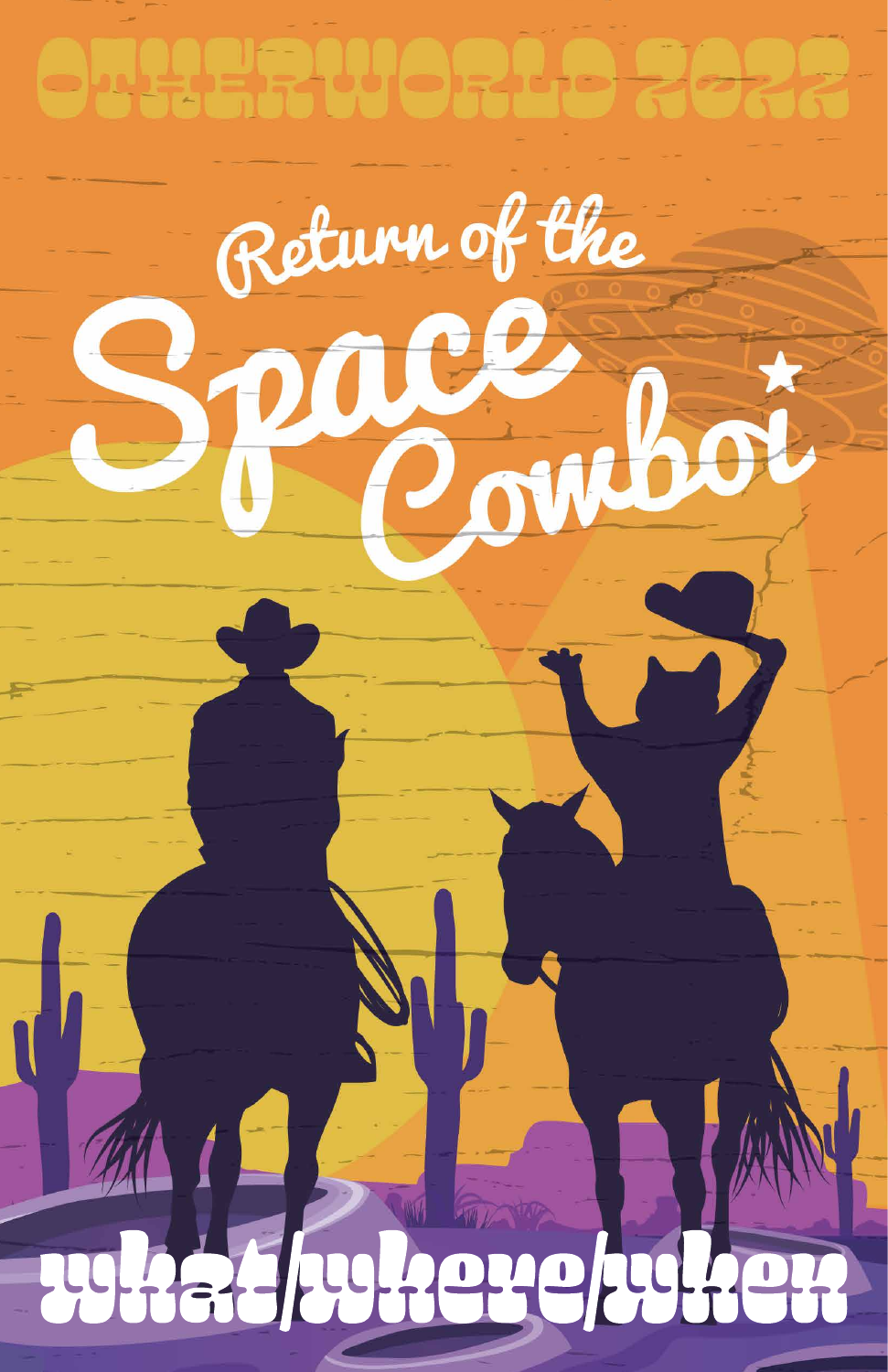# welcome to otherworld!

**Giddy up, ya cosmonaut buckaroos** - time to slam your thrusters into full gear because we've got a good time ahead! In this handy document, you'll find lists of sound stages, theme camps, and art projects, as well as a day-by-day schedule of Otherworldly events and a map to help you get around *(complete map with art & theme camp locations can be found at Centre Camp)*. **But first, here's a recap of the principles that make Otherworldian society what it is, in ten words or less:**

#### SELF-EXPRESSION

Be exactly who you are without any judgement - seriously!

# RADICAL INCLUSION

Everyone is included and invited to participate in Otherworld.

# ACCOUNTABILITY

We are responsible for our own actions, emotions, and experiences.

#### RESPECT

We treat each other with equality, tolerance, and respect, always.

#### CONSENT

Anything but an enthusiastic "yes" should be taken as "no".

# GIFTING

No money is exchanged and gifts are unconditional.

# DECOMMODIFICATION

There is no advertising, sponsorship or transactions at Otherworld.

# RADICAL SELF-RELIANCE

Take care of yourself, nobody else is responsible for you.

# COMMUNAL EFFORT

It takes a village to produce Otherworld - we work together.

# CIVIC RESPONSIBILITY

We are all citizens of this temporary society - act responsibly.

# LEAVE NO TRACE

Clean up after yourself and your peers.

#### **PARTICIPATION**

Our community is a do-ocracy. Leave camp & get involved!

#### **IMMEDIACY**

You can't plan the spontaneous moments - go with the flow.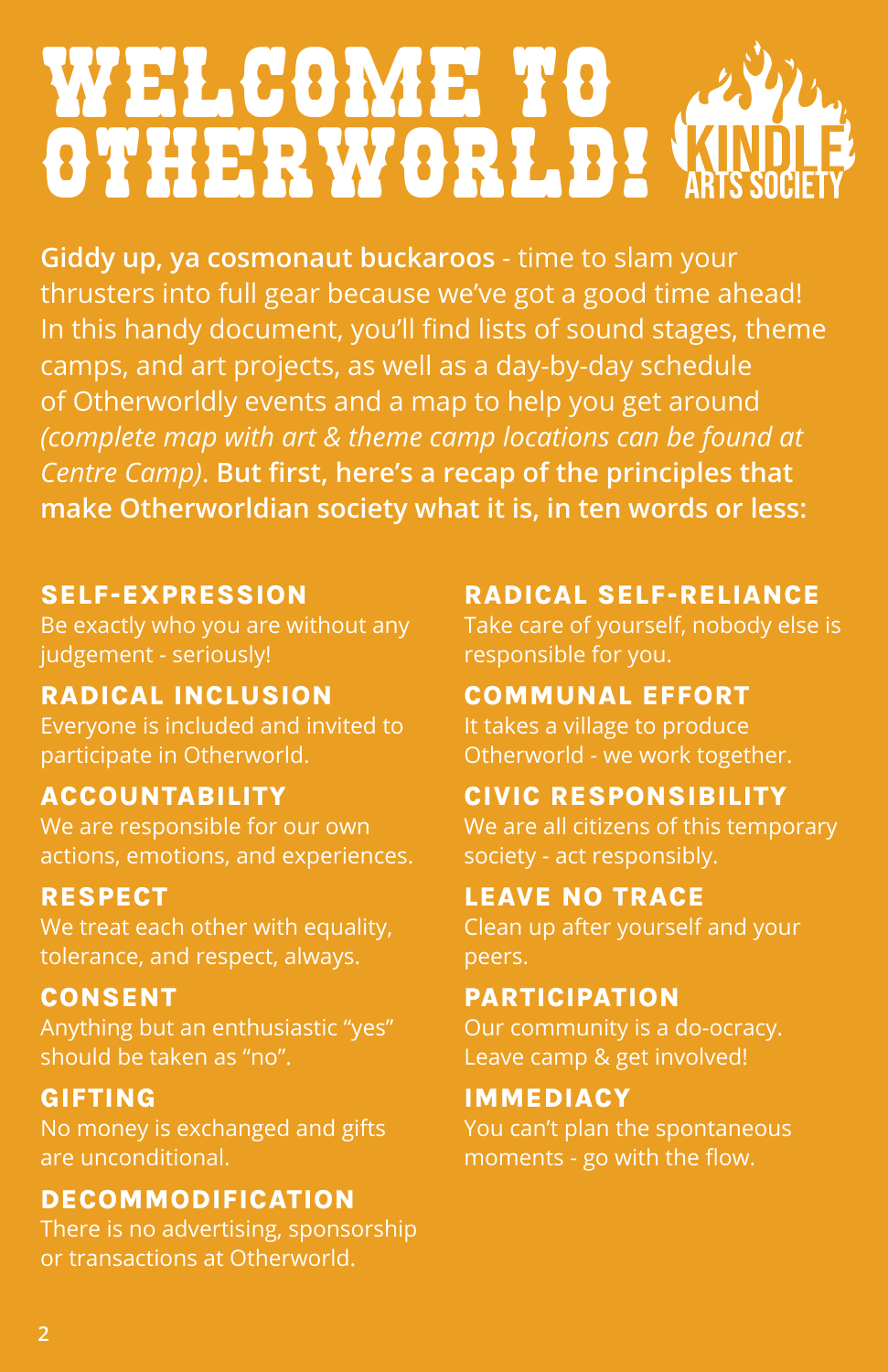# sound stages

#### BEAN JUICE

Are you full of beans? Join us at Camp Bean Juice on Friday and Saturday night from 7pm-9pm for an evening of Burlesque and Comedy!

#### DANTE'S INFURNO

The infamously wild furry strip club returns! Enjoy the view from the second storey deck, shake your tail with our new sound system, or get frisky with the furries in the gigantic cuddle pit!

#### GREEN BEATS

An evening / late night sound stage for new and seasoned DJs & Producers. Come enjoy the clean beats at this fully battery-powered stage running each evening til late.

#### ISLAND WUBS

The stage of wubs, deep bass focus.

#### IRONIC SPIN

Community space & sound stage.

# LAMPCHANTED FOREST

By day, the forest hosts a variety of entertainment, workshops, and performances. By night, the forest comes to life with sound-responsive lighting, interactive art, hidden treasures, and dancing. Schedule posted daily.

#### NEON VICE

Karaoke & Synthwave Lounge!

#### THE REALLY LOST PENGUINS

Waddle down to the Really Lost Penguins! Join our live music jams or enjoy a burlesque show, DJs, live theatre, and more - and grab a cold 'penguin pee' from our bar while you chill in our plounge!

# THE TRAMPITHEATRE

The Trampitheatre is a Live Stage and 1920s Vice Vintage Camp, featuring bands, burlesque, open stage hours, themed camp games, DJs with a twist and more. All things live performance.

#### THIRSTY BARRR!

Otherworld's only pirate-themed libation station. Located next to the Ironic Spin Sound stage, Thirsty Barr provides passers-by a place to fill their cup and relax to the sounds of our DJ.

#### VIC DRIP

Daytime sound camp, 24 hour lounge, lamp art, giant mirror ball, projections.

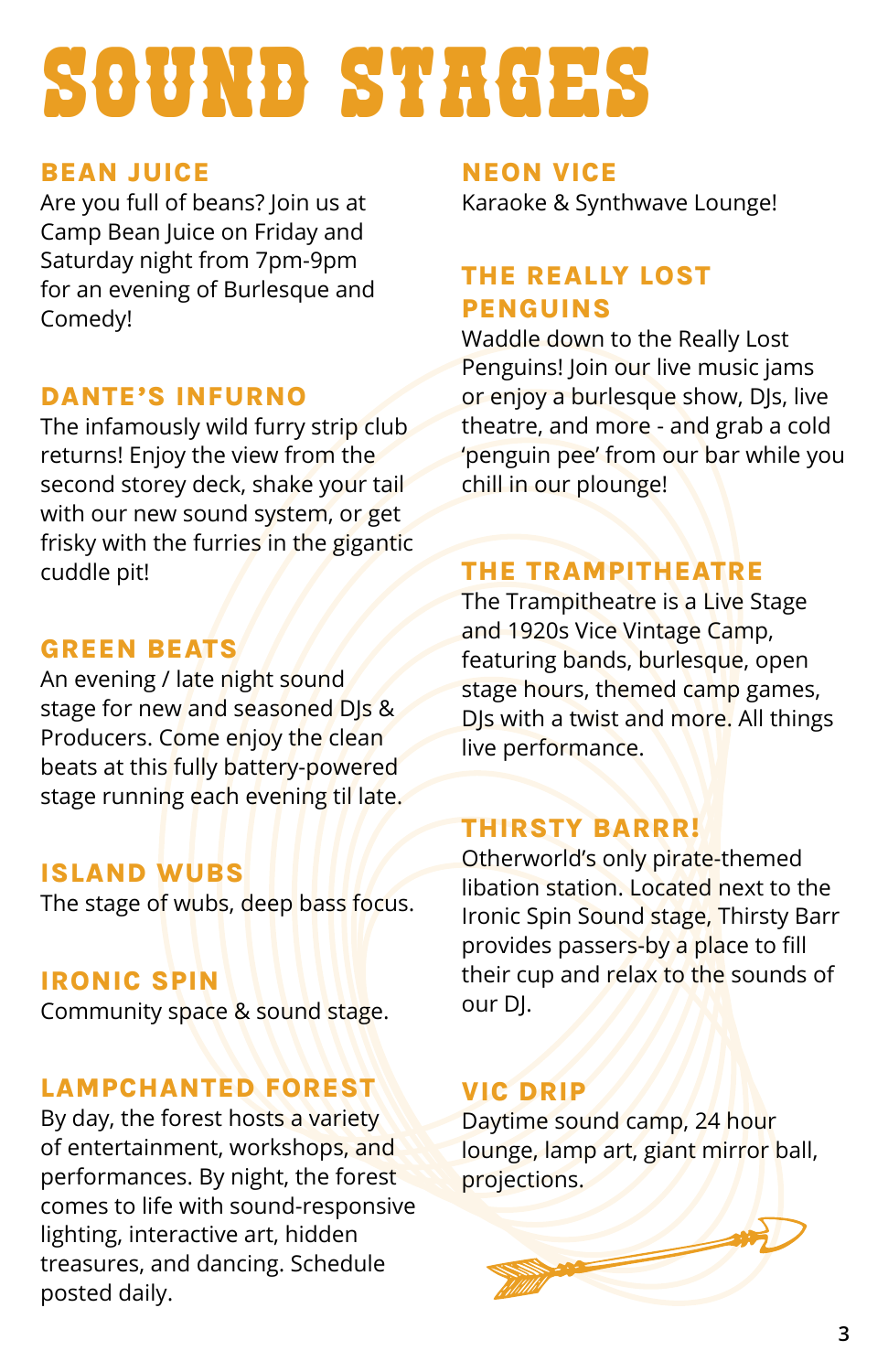# Theme **CAMPS**

# CAMP ASTERIX

Asterix offers chaos, uncertainty, and a very safe brand of fear. We are a rowdy but lovable bunch of fuckos known for our signature drink, Turbo Juice. Check out our **secret \*bar\*** & so much more.

# BASIC PITCHES

A community collaboration of fluid movement. Playful and creative, with an air of inclusivity.

# THE BIG TOP CHAPEL

Combining the Fuckery of The Circus with the Profundity of The Temple through Irreverent Ceremonies.

#### THE BUBBLY BAR

Step right up and spin the wheel! Maybe you'll show off your talents and skills, maybe we'll tell you you're amazing, maybe we'll heckle you, but who cares! Come get a Mimosa! Everyone's a winner!

# BURNING GLAM!

Burning Glam! is the genderinclusive FREE clothing, costumes, & accessories store. Play! Express yourself! Gender is a social construct & ALL clothes are for EVERY body! **Fashion show Thursday 7pm.**

# CARTIPILLAR/ FLEURO-PONG/ THUNDER BENCH

A mutant vehicle, taxi service in the form of a caterpillar. A fluorescent ping pong table with sound and lights, and a bench to sit on beneath a cloud with thunder and lighting effects.

#### CENTRE CAMP

Morning coffee, all day coffee, coffee, coffee, coffee.

# THE DEPARTMENT OF RESPONSIBLE FLAILING (D.O.R.F.)

Let us help you flail responsibly. Tether your items to yourself to avoid leaving them behind, & label everything else. Visit us for antiflailing supplies & to get registered as D.O.R.F. approved!

# EMPOWERMENT CAMP

Power24/7 for your accessibility needs. We are not First Aid or your Momma. We charge your electronics, you figure out the rest.

# THE EMPRESS

An elegant escape from the everyday. Every evening, our hosts serve selections of tea along with light snacks in our steampunk reinterpretation of a Victorian drawing room.

# FLYING PANCAKES

Pancake house with a side of aerial circus, topped with poi.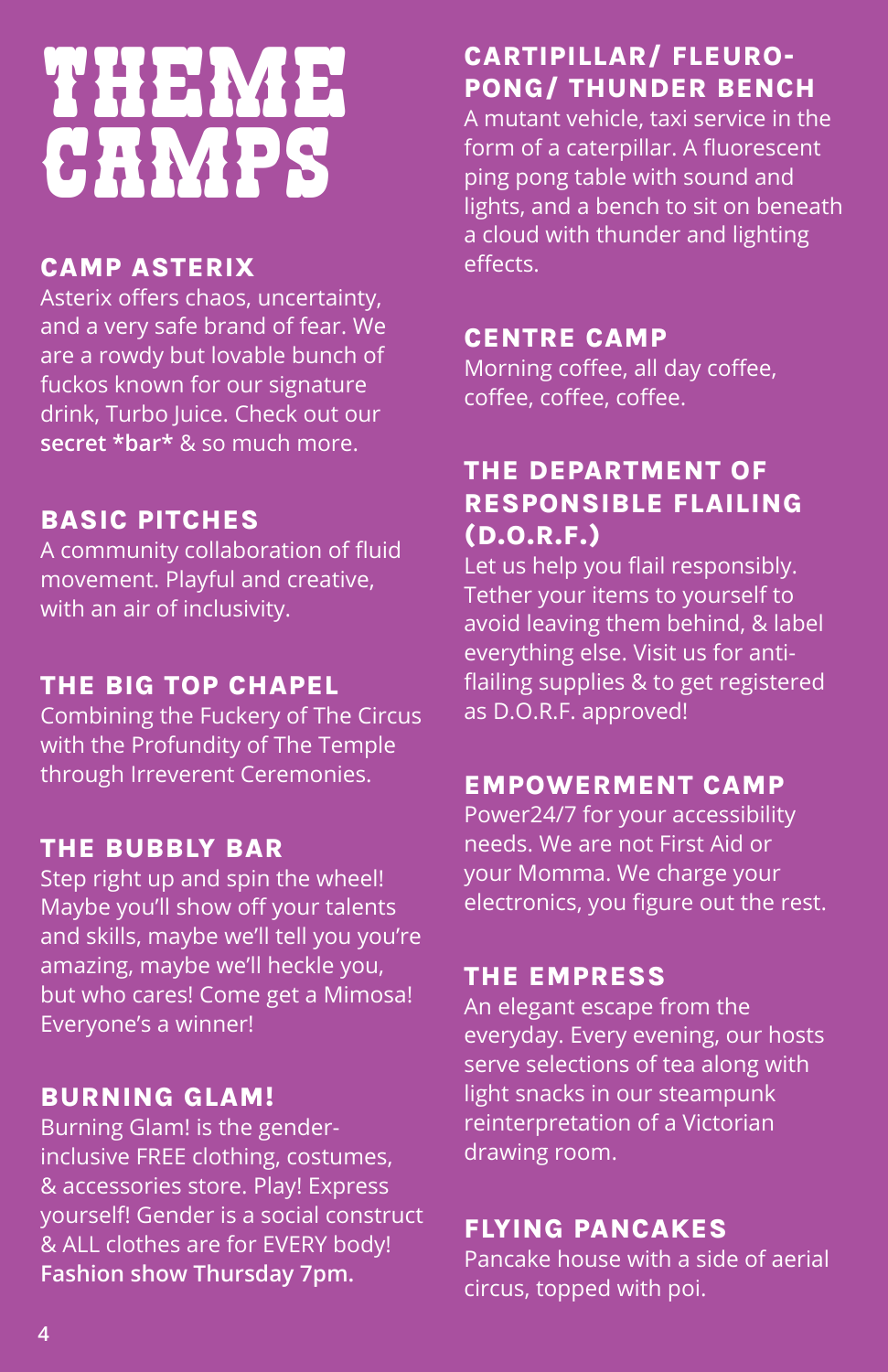#### HEALING KISS & HERBAL BLISS

Healing Kiss and Herbal Bliss are back with workshops, art installations, yoga, herbal consults, a cacao ceremony, the Wish Dome, reiki, acupressure, massage, sound healing, and tarot readings.

#### HEART TRAIN

A covered chill lounge space... The LuvLee Lounge! We aim to inspire, learn, and grow through play, sacred offerings and authentic connections.

#### HEART OF DARKNESS

Center Camp Café style, bursting with art and entertainment, fabulously lit shade structure. We gift specialty café treats and scheduled performances.

#### INKFISH: CAVERNS OF THE NIGHT SUN

Styled as "underground" caverns beneath a lost, neolithic/bronze jungle city with functional hot spring, swim-up bar, and multiple caverns. Projection mapping, plounging and luxuriation await you.

#### THE ITTY BITTY RAINBOW KITTIES

We have a cat-shaped aerial hoop. The hoop will be available for sharing at various times throughout the weekend. Drop by for a play or a bit of coaching. Happy to help when we are there.

#### JELLYFISH LOUNGE

All things Jelly! An atmospheric underwater lounge space with daytime music, drinks, painting jellyfish stencils on clothing, dot art, jello shots, and jellybeans!

#### MIDNIGHT CHILI

Beaming in at midnight from the outer reaches of a galaxy far, far away, Midnight Chili brings out of this world soups & chilies to the denizens of Otherworld. Bring Your Own Bowl.

#### THE MOLLUSK NATION

The Mollusk Nation beckons you under the billowy folds of the Pearl Palace to get horizontal and loll about. Come to sip on a bloody clam, do your nails, or stay for a round of stick horse croquet.

#### THE MORE THE MARRYER

Marry your friends, lovers, or random passersby in our self-serve chapel. Your wedding, your way. Accessories provided. BYO level of commitment.

# OF COURSE I STILL LOVE YOU

A queer and trans focused camp. Our intention is provide a safe place to land during Otherworld - come and visit our Stargayzing dome! All are welcome!

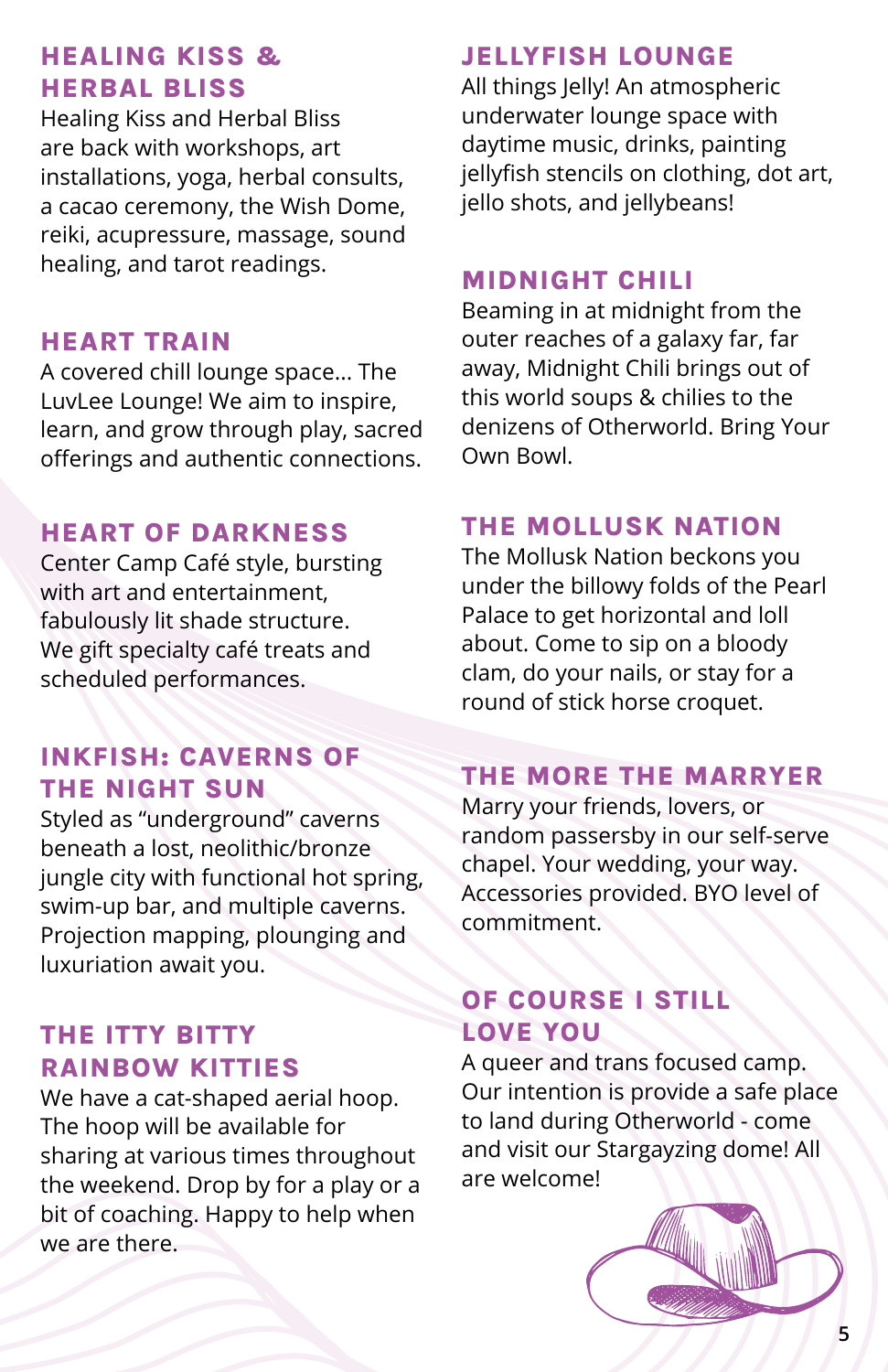#### RULE ZERO

We make Grilled Cheese, maybe Other Things! We'll set up at some random time when the masses look hungry. Be good burners and carry your cup and bowl around with you, & your fork n' spoon!

#### SALON SALOON

Hair Today, Gone Tomorrow! The Salon Saloon returns offering haircuts and table games. No refunds. No guarantees. Book your appointment today! When the cactus is rockin' you better come knockin'.

# STOCKPOT & DALLIARD'S WHIMSICAL KITCHEN

We provide gifts of food to Rangers and other unwary souls wandering by on Friday and Saturday afternoon (5ish). This year variations on poutine will be offered.

#### CAMP SQUIRT

Located in the family camping area, Camp Squirt is a shared kid/ family lounge and play space as well as a location for kid activities (workshops, etc).

#### UNICORN INFERNO

Come by our large geodesic cozy dome, we offer s'more making station and a shooter bar!

# Art Projects

# AERIALENDULUM

Creating a 12 x 12 painting and then standing it up for display.

#### ALPHABET BLOX

Large lit alphabet blocks that can be stacked to make words.

#### BERZERKATROID DRAGON

A giant, fire-breathing dragon!

#### BROOD

A large metal spider with fire effect and lounge space. It's brood!

#### BLACKLIGHT ART CHILL TENT

Enclosed tent with blacklight reflective art and blacklights.

#### BLANK SIGN BOOTH WITH BAD ADVICE

It's a wandering wood-frame booth with a bunch of signs, feel free to pick it up and move around!

#### BOUNCE WITH ME

8 large circular paintings on recycled trampoline canvases.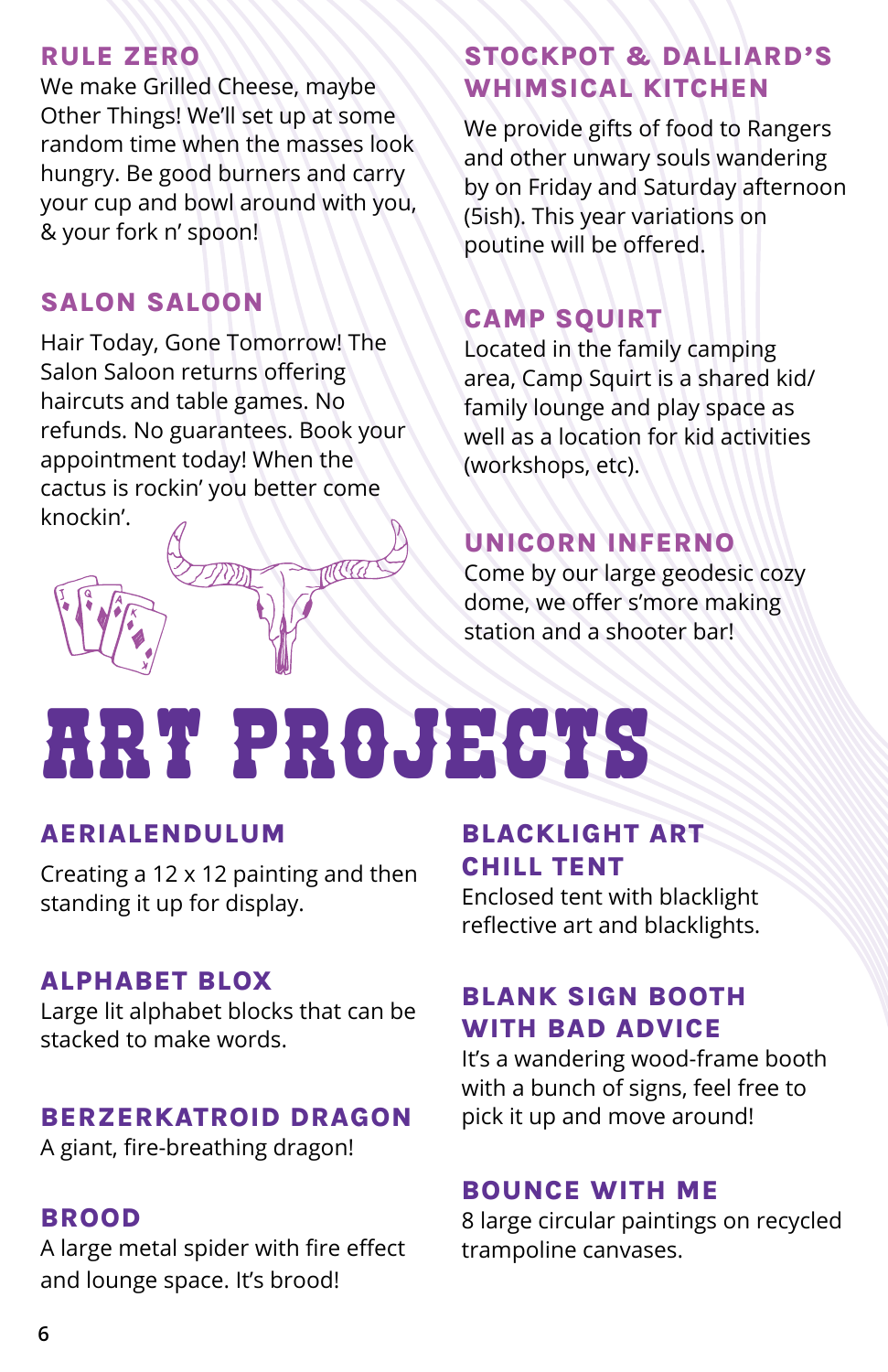# CAT TALES CARAVAN

A handmade wooden caravan where people can immerse into time travel using visual metaphor cards and props.

#### CAT'S ASS CROQUET

We will have the Cat's Ass Croquet available all weekend at the Itty Bitty Rainbow Kitties. Daylight hours only.

#### THE CARTIPILLAR

A golf cart dressed up as a caterpillar and used as a taxi service.

#### CATCANO

A steel sculpture that contains a fire, as a flaming cat silhouette.

# COLLAB PAINTING & FOOT SCULPTURE GARDEN

A sculpture garden of feet that surround a canvas that will transform throughout the weekend.

# DAISY THE SOLAR POWERED TRICYCLE

The world's largest solar-powered tricycle.

#### DIY FORTUNE TELLING BOOTH

An intimate booth where people can tell each other's fortunes.

#### FIRE & TRIBE

A light-up sculpture with a fan blowing silks.

#### EYE CONTACT

A dome structure shaped by three large eyes looking outwards. Inside, intimate & sustained eye contact can be explored.

#### FIND MY PUSSY

Across Otherworld are 30 hidden cat faces. Find one? Bring it to the Itty Bitty Rainbow Kitties and be rewarded with a prize. Bring us the golden kitty and get a special prize!

# FISH TANK ART CAR FOR KIDS RIDES

A fun, fish tank-themed golf cart!

# FLOWER CHILD (A TRIP INTO CHILDHOOD)

A cozy blow-up pool filled with fake flowers & childhood wonder.

#### GIANT BALANCING BLOCK GAME

It's like jenga, but actually soo much better.

#### GIANT KALEIDOSCOPE

A giant interactive kaleidoscope.

#### GRANDMA'S HOUSE

Come to grandma's house for a snack!

#### **HEARTIVISM**

Heartivism is a form of love based art activism. Reclaimed materials into treasures.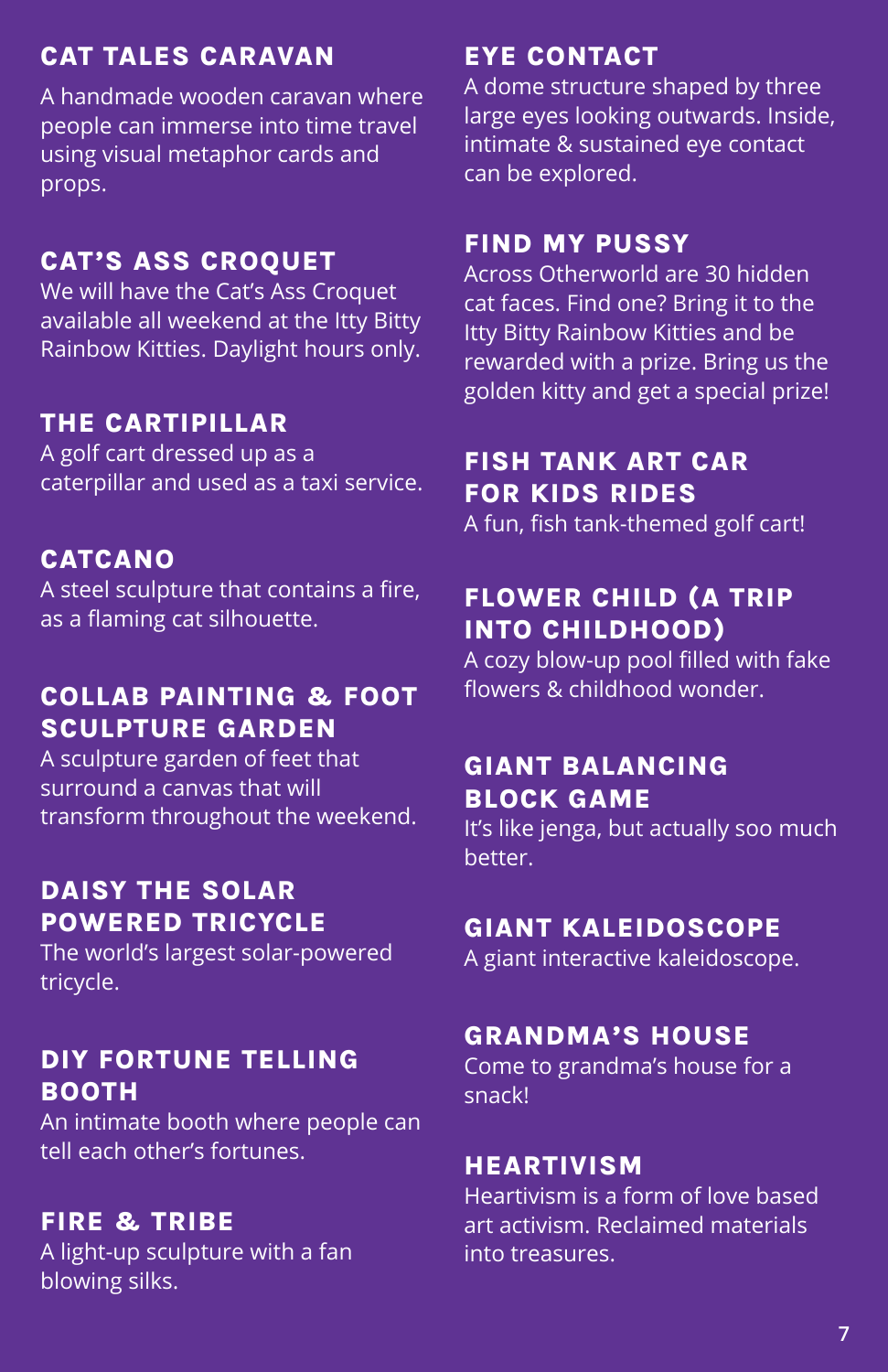#### HHS HOTSPRING

An exceedingly large hot tub filled with 3000 gallons of water, with a sometimes operational swim up bar.

# INDULGE YOUR CENSUS

Otherworldians want answers and you'll give 'em by Indulging your Census! Find the Bad Life Choices table and spill the tea! We'll be set up wherever there's a bar or whenever we feel the need to collect your info.

# KALEIDOSCAPES

Kaleidoscopic Photo Booth: Adding new dimensions to burner portraiture. You are the art! Please feel free to capture and share your Otherworldian portraits on social media \*with consent of the pARTicipants in the pics.\*

# LET GO AND IMAGINE

Collaborative live painting.

# LITTLE TOP FACE MASK QUILT MAKING

A co-created art piece designed to mark the significance of the pandemic & its hopeful conclusion. Bring your clean, used cloth face masks to add to the tapestry. The quilt will be part of a ceremony on Sunday before the Temple Burn.

#### LUCIFER THE FLAMING LAMP POST

A propane-fueled lamppost that belches flame on command.

# MANDALA WALKWAY

A series of large barrels with mandalas plasma-cut into them which project the design around them at night.

# MAURICE'S CRADLE

A human-sized version of the classic string game cat's cradle.

# MISSION MACHINE

An interactive art sculpture designed to promote playful social contact, self-discovery, and artistic adventure!

# MISSION CONTROL

Post-apocalyptic-music-makingmulti-user-interactive-junk-arcade

# NIGHTSHADE LIGHTPLAY

An interactive art station for composing weird and wonderful shadow puppets and projections. Active at night.

#### SAY

Say is an interactive art piece providing opportunities for people to create & be art by telling stories.

#### SEE

A social experiment and interactive art piece based on scientific studies around how to fall in love.

#### SHAMAN DOME

An inclusive place for sound healing, crystal energy, and a quiet place to journey to the beat of a drum.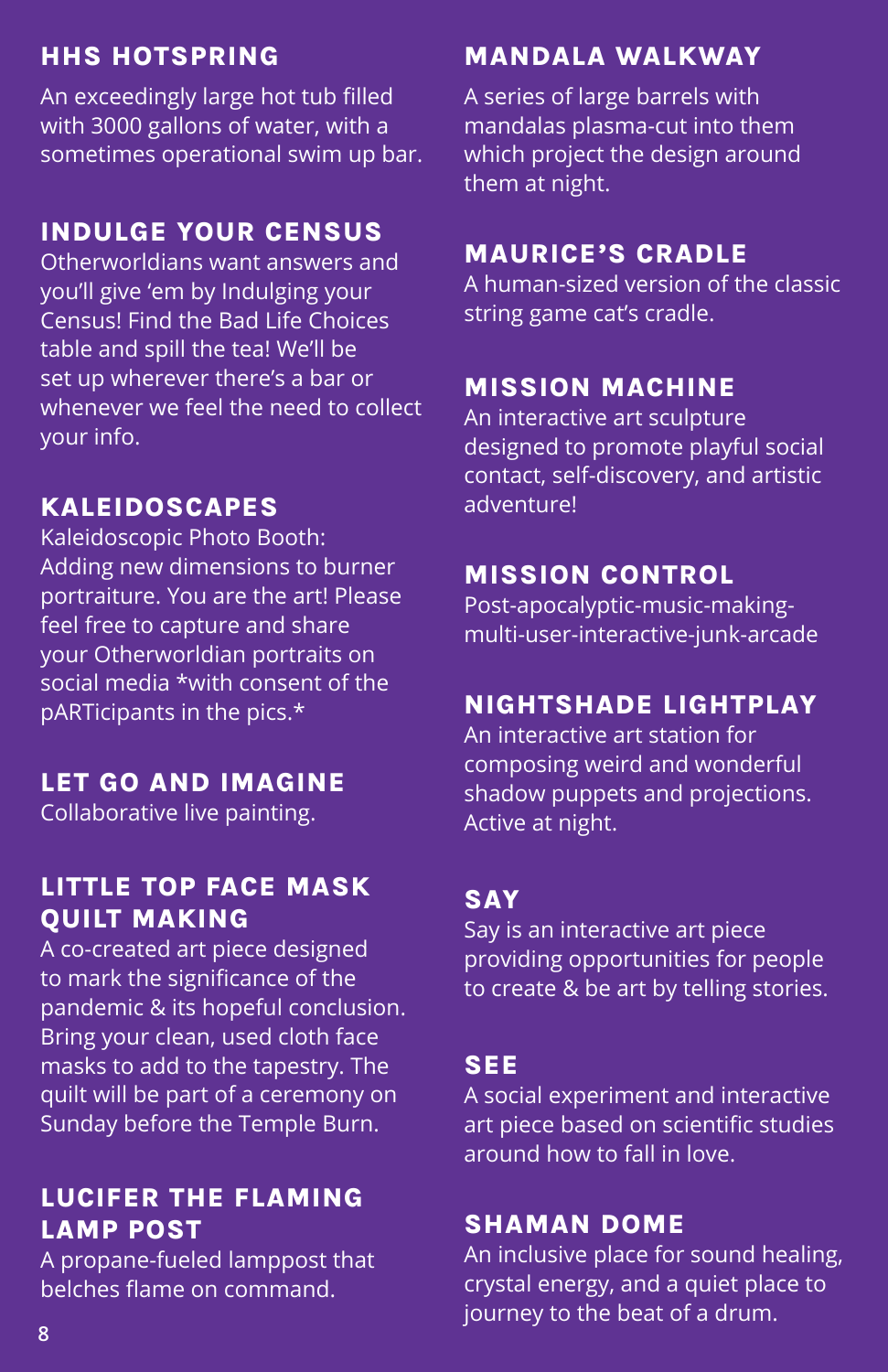# SPINNING BURN BARRELS

A large layered oil drum structure featuring wood burning on the inside and cut-out mix-and-match pictures on the outside.

#### STORM BENCH

A park bench with a cloud suspended above it. Sitting on the bench triggers thunder and rain sounds and flashing lighting.

#### SUPER STICKERS & PLAYFUL PINS

Hand-drawn art stickers and woodburned pins & charms.

#### TEMPLE OF THE WOMB

Temple of the Womb is a Red Tent for women to gather, heal and pray/meditate. This is a beautiful luxury lotus belle canvas red tent decorated inside with tapestries, pillows and altars.

#### TOASTER CAR

Modified Honda Element to look like a toaster, with lights.

# T.U.B.S.P.A.C.E.

An art installation that brings people together both through the creation of the piece and by providing a meeting space.

# UNIDENTIFIED FLYING SPACE JUNK

Glowing ring-toss game.

#### WALLSGOOD

An 8' x 16' wall for live painting.

#### THE WISH DOME

Take a star, leave a wish in the wish tent.

#### YOU ARE WELCOME HERE

A set of letters in that initially spell out "You Are Welcome Here" with a handful of extra letters. They can be freely re-arranged.

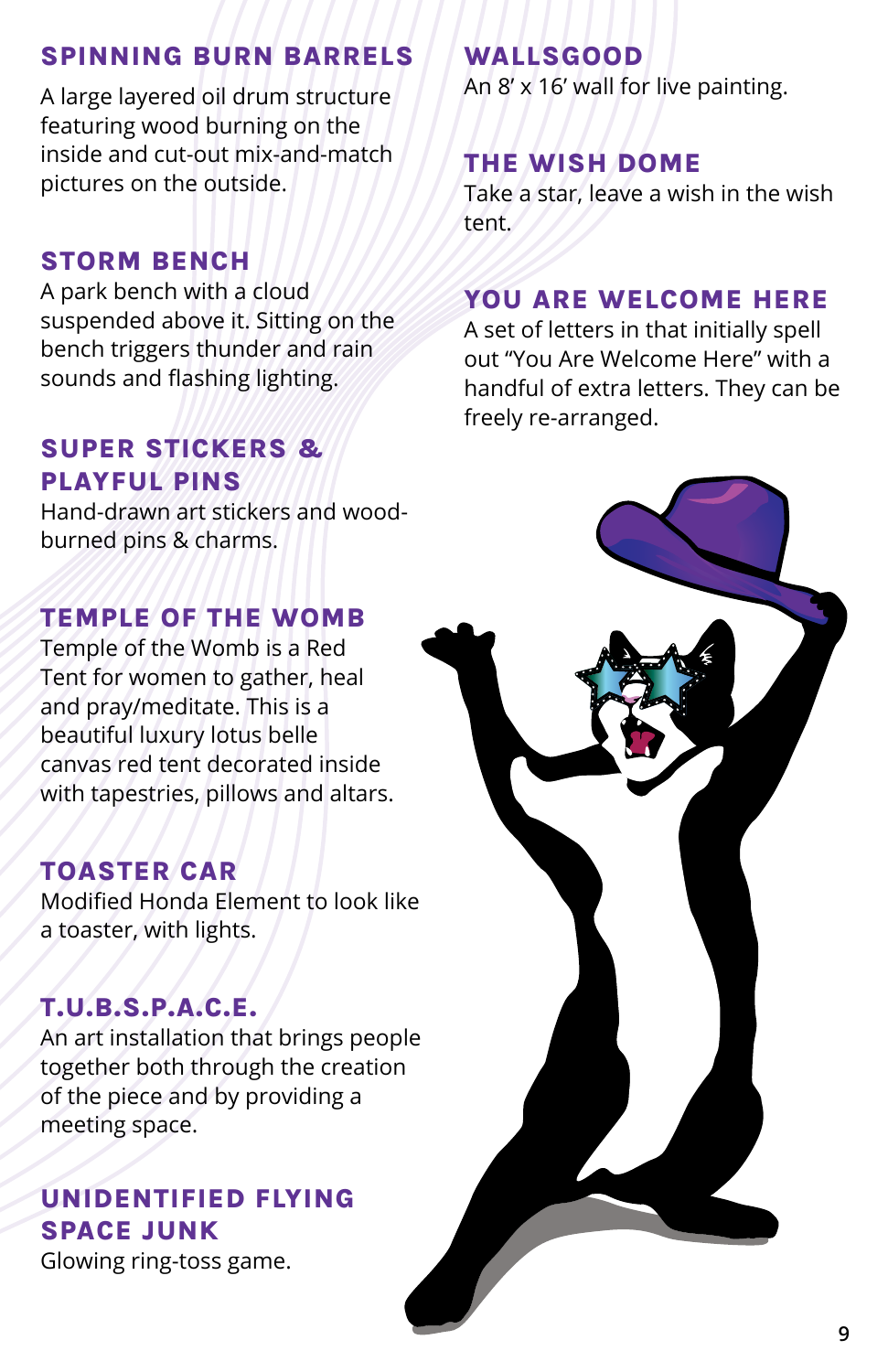| <b>WHAT</b>                                                                                 | <b>WHERE</b>                | <b>WHEN</b> |
|---------------------------------------------------------------------------------------------|-----------------------------|-------------|
| <b>Understanding &amp;</b><br>Troubleshooting Circuits Lampchanted Forest<br>for Beginners! |                             | Noon        |
| Daily Instrumental Jam                                                                      | <b>Really Lost Penguins</b> | 3 pm        |
| <b>Temple Opening</b><br>Ceremony                                                           | Temple                      | 4:44 pm     |
| <b>Cool Treat Meet and</b><br><b>Greet for Families</b>                                     | <b>Camp Squirt</b>          | 5 pm        |
| Nourish                                                                                     | <b>Healing Kiss</b>         | $6 - 9$ pm  |
| <b>Shooter Bar</b>                                                                          | Unicorn Inferno             | $6 - 8$ pm  |
| <b>More S'Mores</b>                                                                         | Unicorn Inferno             | $6 - 8$ pm  |
| <b>Fashion Show!</b>                                                                        | <b>Burning GLAM!</b>        | 7 pm        |
| <b>Initiation of Members of</b><br>the The Big Top Chapel                                   | The Big Top Chapel          | 7 pm        |
| <b>Canapés and Chats!</b>                                                                   | <b>TUBSPACE</b>             | 7 pm        |
| A Brief History of the<br><b>Fairy Creek Blockade</b>                                       | <b>Shaman Dome</b>          | 10:30 pm    |
| <b>Star gazing</b>                                                                          | <b>TUBSPACE</b>             | 11:30 pm    |
| NightShade LightPlay                                                                        | <b>Lampchanted Forest</b>   | Midnight    |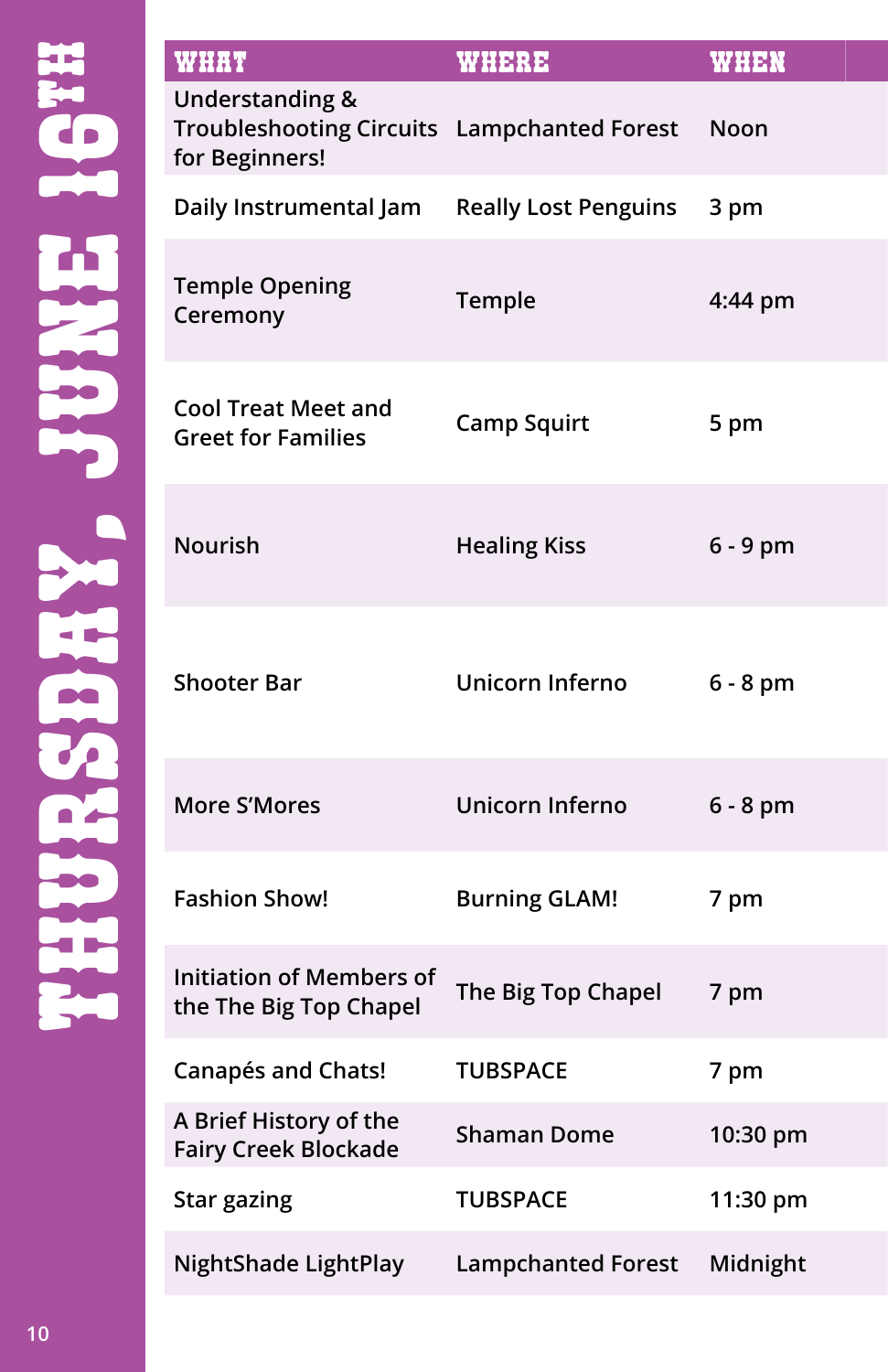Learn the practical fundamentals of electronics, so you can better understand how to diagnose faulty machines, solder and build cables, fix your unruly and misbehaving electronics or maybe hotwire a car...

**Daily Instrumental Jam Really Lost Penguins 3 pm** Join our house band to co-create music for fun afternoon vibes! We have a keyboard, drums, guitars, mics and more. All levels welcome!

It's been so long, let's sit together… A community gathers to open the event in a good way, honouring the land, and setting intentions collectively. Offerings for the Temple and the earth altar welcome (tobacco, cedar, sage, sweet grass, plants from your heritage, fruit, flowers).

Folks with youngin's bring cold and frozen treats and beverages (to share too, if you can spare) and exchange stories, emails, and exhausted sighs. Also, an opportunity for all-age games and music jams. Parents without their little ones can come to connect too.

Come prepare your soul and body for a night of Otherworldian shenanigans. Offering many grounding and nutritive modalities such as herbal medicine support, reiki, massage, tarot/oracle readings, acupressure, craniosacral, general space holding & more.

The Unicorn Inferno shooter bar is back! And we are so excited to gift you all with a delicious 1oz Fuk! Judgment-free we are happy to deliver whatever Fuk suits you! We have creamy sweet Fuks, spicy hot Fuks and tart as Fuk Fuks. Not sure what Fuk is for you? Don't worry - *we are ready to surprise the Fuk out of you!*

Have a sweet tooth? Stop by most evenings between 6-8 ish to burn a scrumptious s'more!! Take one bite and be transported through a sensory time machine to when you were young- or at least back to 2019!

Come strut your stuff in your best outfit OR find a new look at the GLAM! store then ~ **walk the runway**. ~ Feel fabulous on the catwalk OR cheer others on from the audience. All gender expressions welcome! <3

The Cleverand will summon the Clown God to knight (to clown?) the deserving members of The Big Top Chapel... Will they be clowny enough to serve you? The initiation will be opened to the public!

Face gazing and canapés! Bring a food item to add to curious canapés. Low key chats about art, covid and how one has effected the other.

**Fairy Creek Blockade Shaman Dome 10:30 pm** A true story about the largest act of civil disobedience in Canadian ourstory.

Gaze at the stars and maybe learn some less well known constellations. Major bonus if you have any constellation stories to share.

**NightShade LightPlay Lampchanted Forest Midnight** Truly trippy transparent treasures and handmade shadow puppets await your loving touch. Come any night at midnight to delight in light!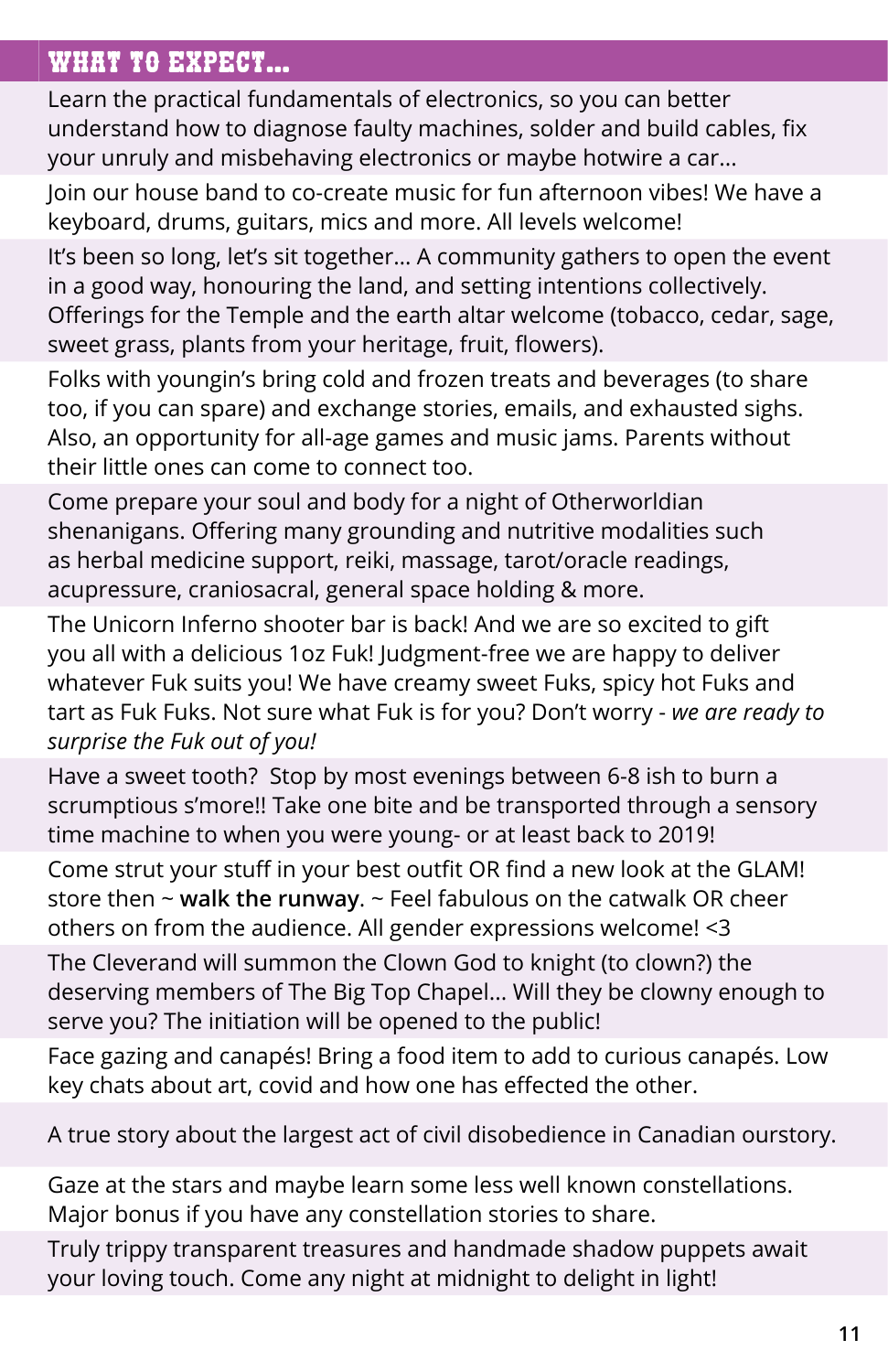| <b>WHAT</b>                                              | <b>WHERE</b>                | <b>WHEN</b>        |
|----------------------------------------------------------|-----------------------------|--------------------|
| Serial Fun Bar                                           | Jelly Lounge /<br>Roaming   | $9 - 11$ am        |
| Coffee Bar Open                                          | <b>Heart of Darkness</b>    | 9 - Noon           |
| <b>Morning Meditation</b>                                | Unicorn Inferno             | 10 am              |
| <b>Colourful Communion</b>                               | The Big Top Chapel          | 10 am              |
| Aftercare                                                | <b>Healing Kiss</b>         | $10 - 1$ pm        |
| The Funky Cereal Bar<br>with Efré   Vescent              | <b>Lampchanted Forest</b>   | $10 -$<br>11:30 am |
| <b>Bounce House and</b><br><b>Face Painting</b>          | <b>Camp Squirt</b>          | $10:30 - 12$       |
| <b>Rewilding with Self-Love</b>                          | <b>Really Lost Penguins</b> | 11am               |
| <b>Mystical Minds</b>                                    | <b>Camp Squirt</b>          | 11 am              |
| <b>Body Sensory</b><br>Experience                        | <b>Healing Kiss</b>         | 11 am              |
| Learn to Play Giant<br><b>Cat's Cradle</b>               | The Big Top Chapel          | 11 am              |
| <b>Bodysuits n' Breaks</b><br>with Jane Fonda            | <b>Lampchanted Forest</b>   | $11:30 -$<br>1 pm  |
| <b>Bubbly Bar</b>                                        | The Bubbly Bar              | 12 - 4 pm          |
| <b>Fish-of-Paradise Alliance</b><br><b>Mating Ritual</b> | <b>Healing Kiss</b>         | Noon               |
| <b>How To Solar Power</b><br><b>Your Theme Camp</b>      | The Empress                 | 1 pm               |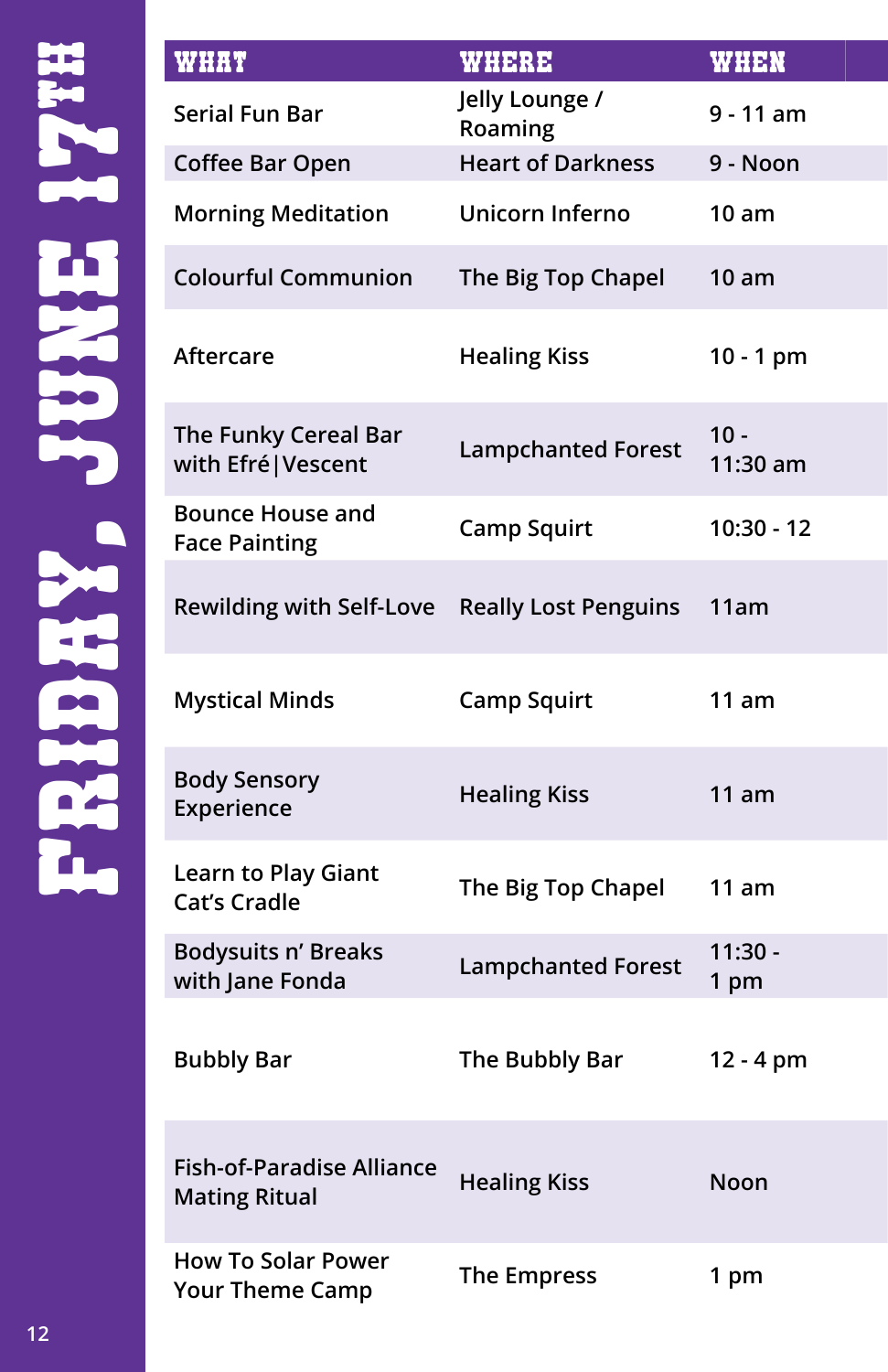A mobile interactive serial fun unit that provides cereal, music, jelly sandwiches and other delights for all!

Bring your cup for a specialty coffee & check out our daily events and sets. Want to get your zen on? Join us in the dome for a relaxing meditation session. Pls encouraged!

Come start your day the Big Top Chapel. Enjoy a daily dose of spirited fun, including a tasty smorgasbord of Jello and other sweet morsels!

Soothe your soul and body after a night of shenanigans. Offering many grounding & nutritive modalities such as herbal medicine, reiki, massage, tarot/oracle, acupressure, craniosacral, general space holding & more.

Efré|Vescent will be serving you a delectable blend of groovy house, phat funky beats, and global treatz that puts the Cheer into your Cheerios. Bring a spoon & bowl for the cereal, mimosas for the potluck.

Bounce house (kids up 100 lbs) and face painting (any age human and DIY station set up), 10:30 AM - 12 PM Friday, Saturday, and Sunday.

A tantra infused self-love workshop. Anticipate sensual breath practices, journaling, and playful movement to inspire/stimulate the relationship, sex, and life that you desire. Please bring something to write with.

A space for humans of all ages to unwind and open their minds, while journeying along with scheduled and impromptu story times. A time to giggle, breathe, and be inspired.

A journey and exploration of our boundaries (mainly the physical ones), learning how to recognize and express them. It's about consent, what we want and how to express it, what we decide to and can give and receive.

Maurice (the space cowboi)'s Cradle is a huge Cat's Cradle string game that you play with your whole body, and three friends! Come meet the artist and learn to play so you can show new friends how to play (even at night!).

Get your exercise suit on and come ready to shimmy and shake in this campy workout-themed dance class. Bring your fave drinks for arm curls.

Step right up and spin the wheel! Maybe you'll show off your talents and skills, maybe we'll tell you you're amazing, maybe we'll heckle you, but who cares! Come get a Mimosa! Win some haunted clowns! It's the Bubbly Bar and everyone's a winner!

A collaborative art installation where anyone can participate in one of the three different roles that explore three different crafts: erotic poetry, graphic arts and expressive movement. The result is a hilarious sexy and playful mating ritual between birds, fish, cats, and other epic creatures.

Everything you wanted to know about solar power but were afraid to ask.<br>Efficient lighting, assessing loads, putting your system together, Q&A.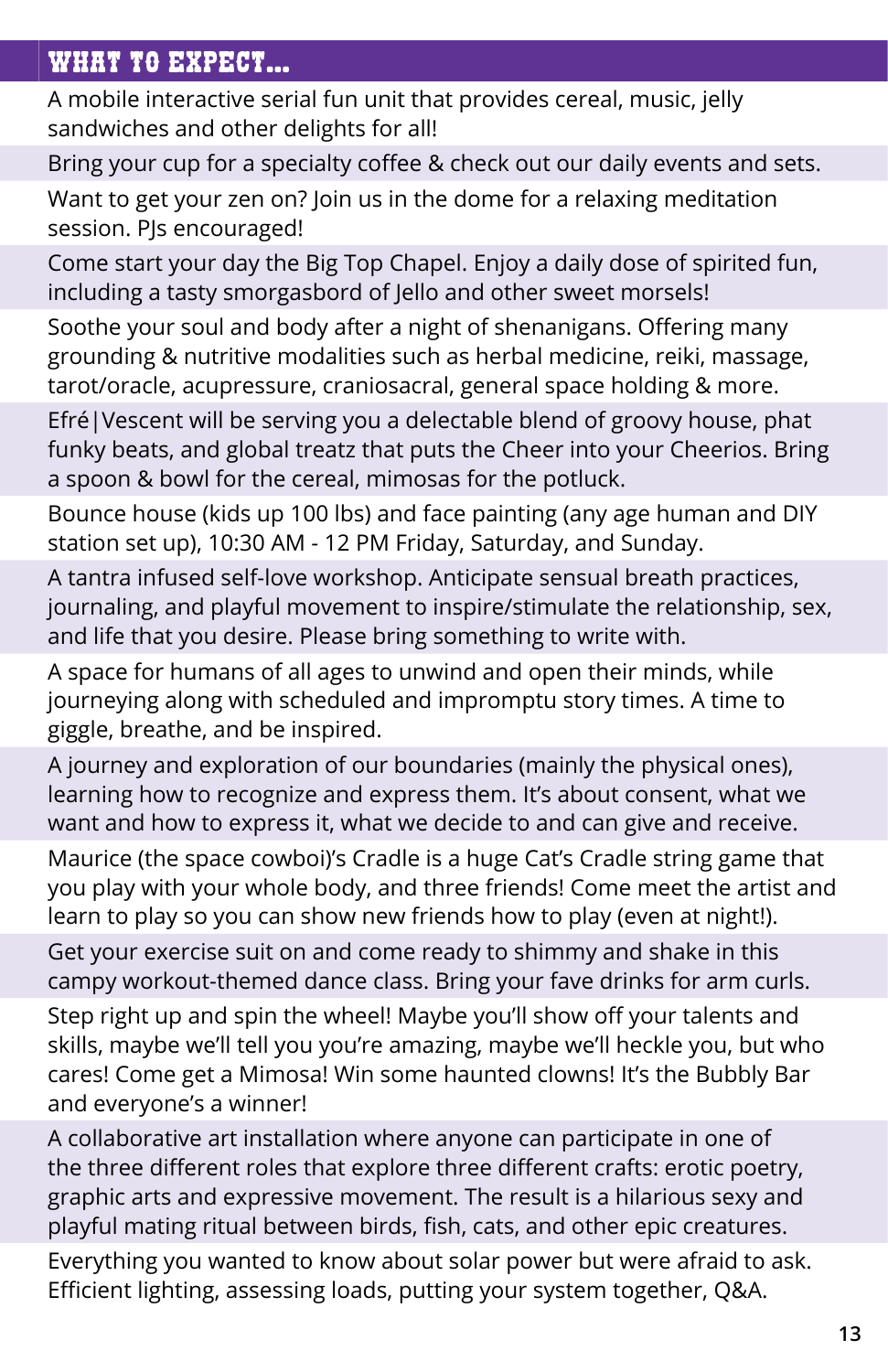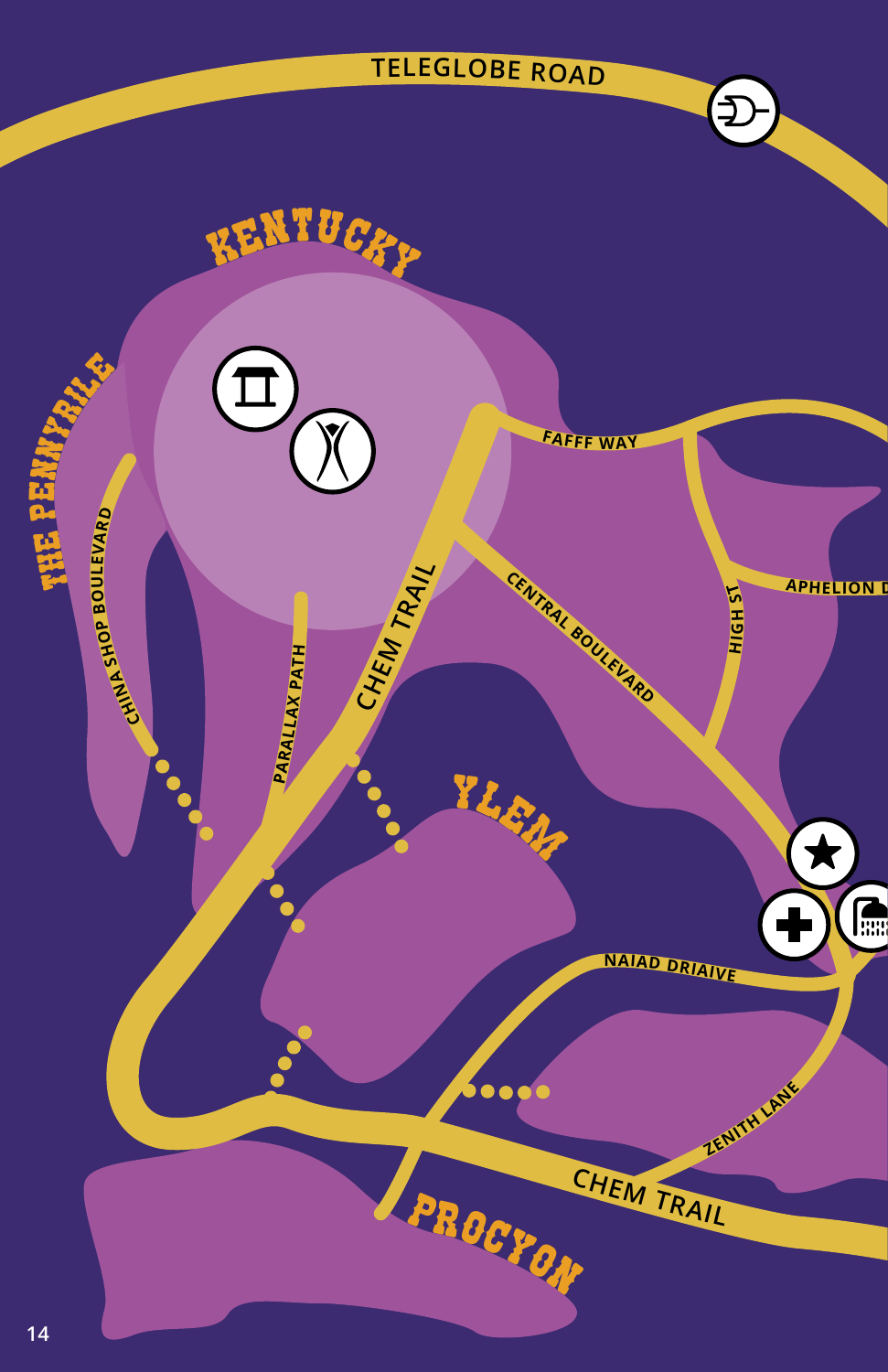

**15**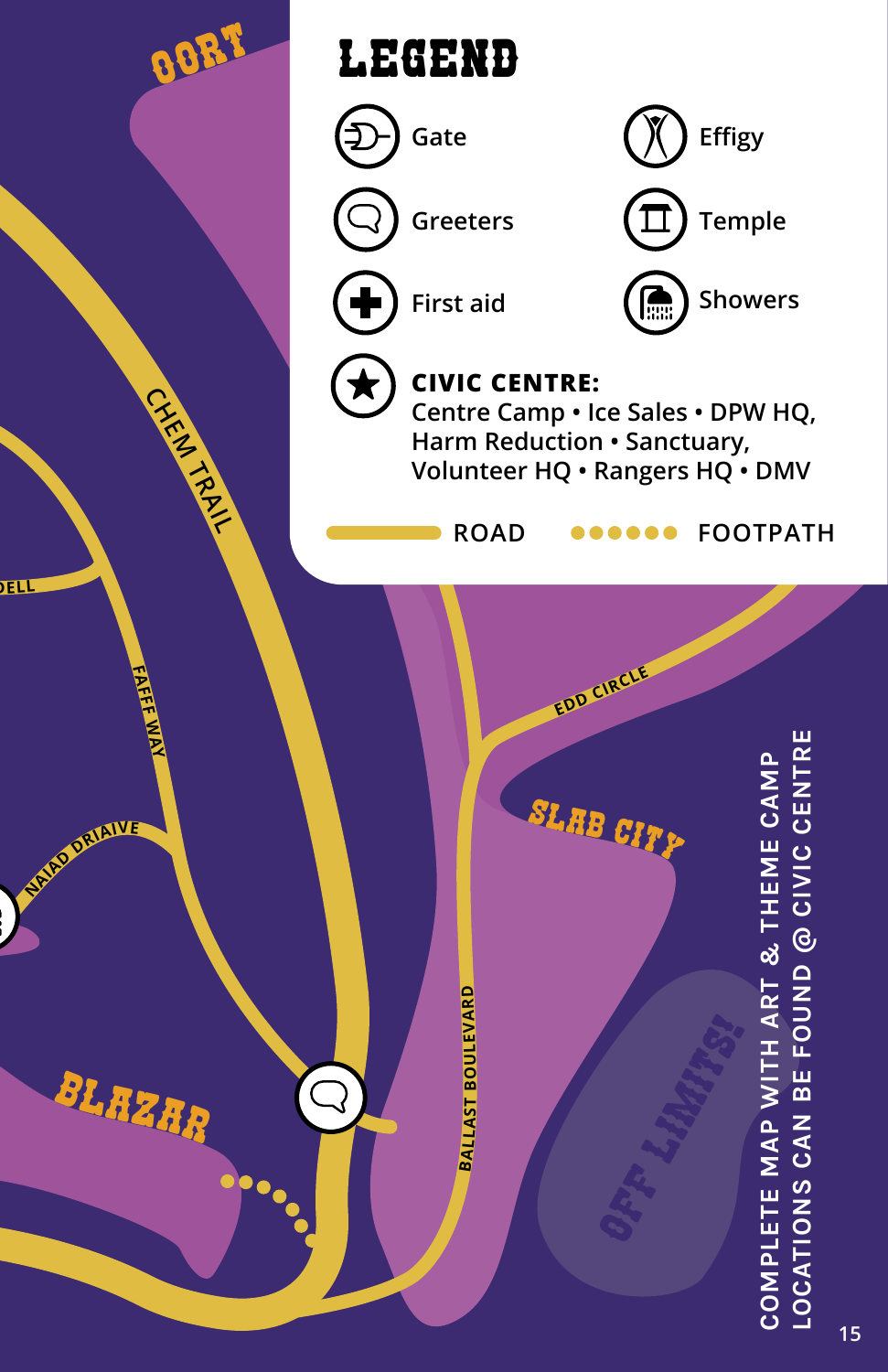| <b>WHAT</b>                                 | <b>WHERE</b>                         | <b>WHEN</b>   |
|---------------------------------------------|--------------------------------------|---------------|
| <b>NKD Volleyball</b>                       | Dante's InFURno                      | $1 - 4$ pm    |
| <b>Recovery Meeting!</b>                    | Oracle Tent @<br><b>Healing Kiss</b> | 1 pm          |
| <b>Regulation 4 Ravers</b>                  | Harm Reduction /<br>Sanctuary        | 2 pm          |
| <b>Silicone Workshop</b>                    | <b>TUBSPACE</b>                      | 2 pm          |
| <b>Snow Cone Dance Party!</b>               | <b>Really Lost Penguins</b>          | 2 pm          |
| KindleArts Art Parade!                      | <b>Centre Camp</b>                   | 2:45 pm       |
| Be Gay, Do Crimes:<br>Intro to Lock-picking | Of Course I Still Love<br>You        | 3 pm          |
| Daily Instrumental Jam                      | <b>Really Lost Penguins</b>          | 3pm           |
| <b>Mask Making Workshop</b>                 | <b>Camp Squirt</b>                   | 3 pm          |
| Fun Atheist/Agnostic<br>Service             | The Big Top Chapel                   | 3 pm          |
| <b>Cacao Ceremony</b>                       | <b>Healing Kiss</b>                  | 3 pm          |
| Lampchanted Live Jams                       | <b>Lampchanted Forest</b>            | $3 - 4:30$ pm |
| Lemonade, Y'arrrrrr!                        | Roaming                              | 4 pm          |
| Friends of Bill W.                          | The Big Top Chapel                   | 4 pm          |
| Old Time Openin'<br><b>Rumpus</b>           | The Trampitheatre                    | 4 pm          |
| <b>Tantric Temptations</b>                  | <b>Centre Camp</b>                   | 4 pm          |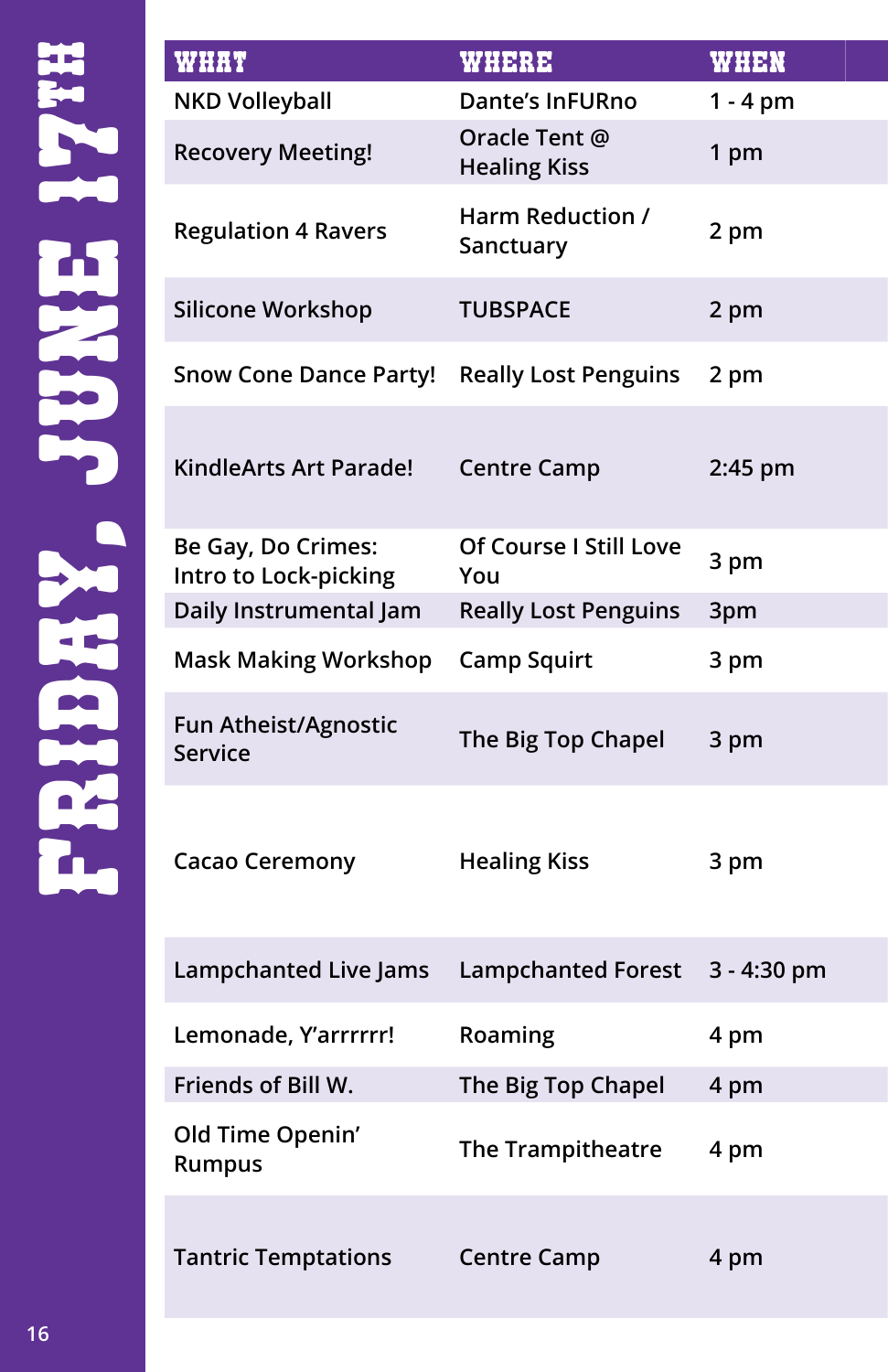Serving up naked-ish volleyball with libations on the side.

All-inclusive recovery meeting- all those looking for support in community staying clean.

A playful interactive workshop exploring practices that support emotional regulation. If you ever feel overwhelmed in stimulating environments or just want to be more in touch with your feelings, this workshop is for you!

Slip into some silicone! Sort of. If you've ever wanted to learn about making a replica of your own body, this is the workshop for you!

**Snow Cone Dance Party! Really Lost Penguins 2 pm** Waddle down for a tasty, icy cold snow cone and dance party! Today, enjoy the house-y fun beats of UNICODE.

Join us on a tour to celebrate the Art of Otherworld 2022! The tour highlights the KindleArts 2022 Grant recipient projects, and features other art and performances by Otherworld participants. Bring your bicycle or join us on foot. Panoplies of parade attire encouraged. **LEAVING @ 3PM SHARP!**

Lock-picking is a fun hobby, and a great tool for self-reliance. Learn the<br>basics of lock anatomy and single pin picking, plus hands-on experience!

**Details on pg. 11** 

Blank masks will be available for colouring and decorating with provided supplies. Kids and big folks welcome.

Spirituality can be good for Atheists/Agnostics as well. The twist? You will be able to experience the fun of a MegaChurch where we yell our beliefs to the universe! Real spirituality for atheists/agnostics, Real Reverand, Real Clown!

Heart opening ceremony sharing medicine & connection. Ethically sourced cacao from Lake Atitlan Guatemala. Space will be held by Cacao Kitty; an herbalist, acupuncturist & astrologer. Please bring your own cup, an open mind & something soft to wrap up in. These ceremonies can be tender. Expect guided meditation, astrological broadcast, breathwork, and more.

Enjoy the eclectic grooves of a saxy, drummy, stringy collection of live musicians, melding jams on the fly for your Friday afternoon pleasure.

We are here to help you wet your whistle. Whether you like it HARD!!! or soft... we are here to give you what you want.

**Friends of Bill W. The Big Top Chapel 4 pm** Alcoholics Anonymous - open meeting. Doors at 3:45pm.

Big jams, little jams, folk n fun opening up the Trampitheatre for Otherworld. We've got punk, folk, Celtic and a big ol jam band. Starting off with an Open Jam for any and all to join 4-6 and rollin all the way til dusk.

Transform your sex life with the best techniques from the ancient traditions of the Kama Sutra and Tantric teachings. Combining breathing, energy work, and movement, enhance the connection with your sensual side. Learn to play with eroticism, have stronger orgasms and longer sex.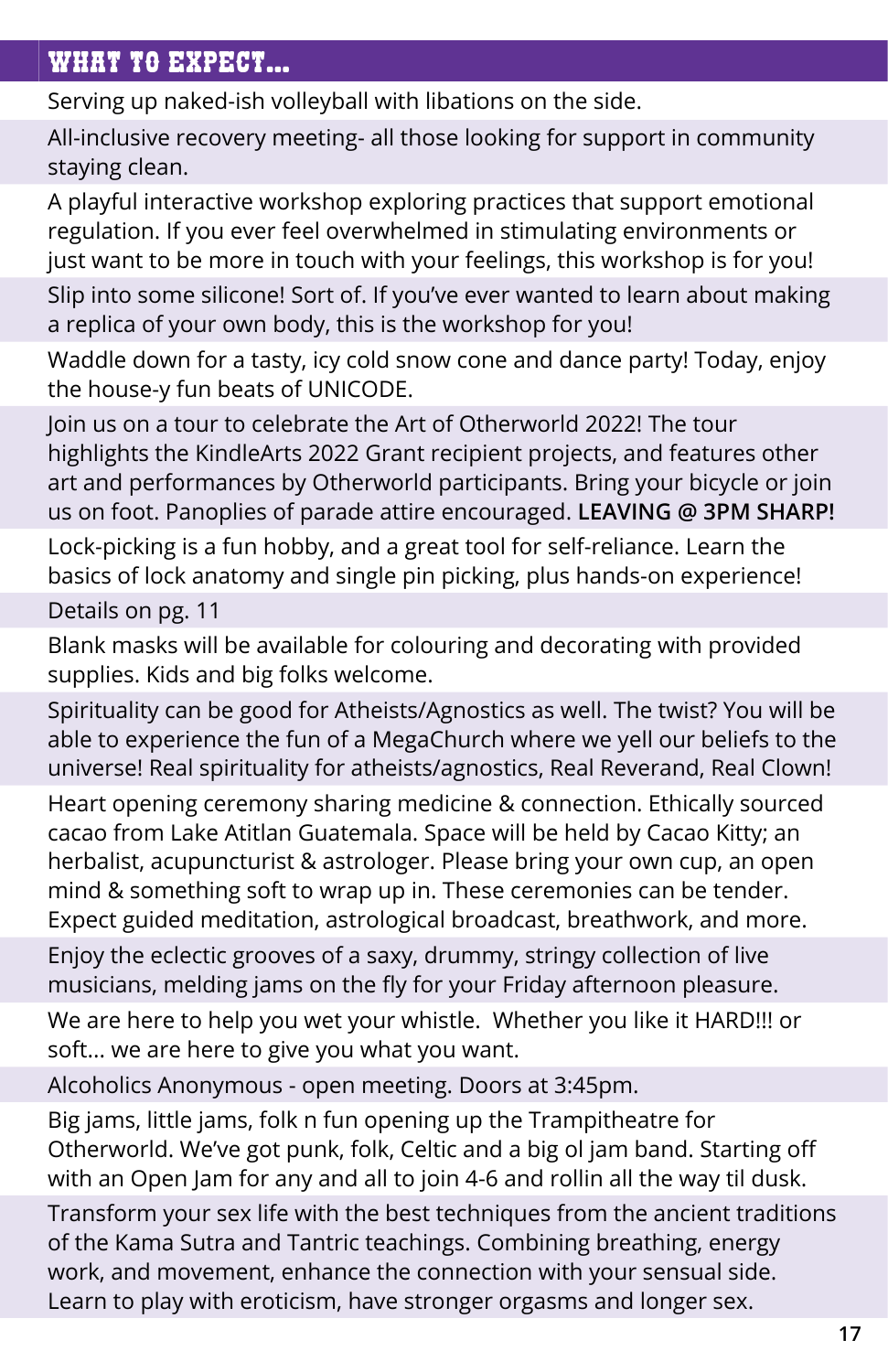| <b>WHAT</b>                                             | <b>WHERE</b>                             | <b>WHEN</b>      |
|---------------------------------------------------------|------------------------------------------|------------------|
| <b>Cool Treat Meet and</b><br><b>Greet for Families</b> | <b>Camp Squirt</b>                       | 5 pm             |
| Jealousy Workshop                                       | Lampchanted Forest 5 pm                  |                  |
| <b>Story Time (For All Ages)</b>                        | Of Course I Still<br>Love You            | 6:30 pm          |
| Nourish                                                 | <b>Healing Kiss</b>                      | $6 - 9$ pm       |
| <b>Shooter Bar</b>                                      | Unicorn Inferno                          | $6 - 8$ pm       |
| <b>More S'Mores</b>                                     | Unicorn Inferno                          | $6 - 8$ pm       |
| Coffee Bar Open                                         | <b>Heart of Darkness</b>                 | $6 - 8$ pm       |
| <b>Walk of the Nereids</b><br>(The White Procession)    | Temple                                   | 7:30 pm          |
| The Kitty-Cat Dance                                     | The Itty Bitty<br><b>Rainbow Kitties</b> | 8 pm             |
| <b>Public Confessional</b>                              | The Big Top Chapel                       | 9 pm             |
| Fire Flow Jam                                           | <b>Effigy</b>                            | 9 - 11 pm        |
| <b>Electro Fusion Fun</b>                               | The Trampitheatre                        | 10 pm            |
| The Joygasms Show                                       | The Big Top Chapel                       | 10 pm            |
| Lazerzuisha                                             | <b>Lampchanted Forest</b>                | $10 \text{ pm}$  |
| NightShade LightPlay                                    | <b>Lampchanted Forest</b>                | Midnight         |
| <b>SHTURDHY, JUNE 18</b>                                |                                          |                  |
| <b>Mother Magdalene's</b><br>Mass                       | Kentucky                                 | 1 am             |
| <b>Coffee Bar Open</b>                                  | <b>Heart of Darkness</b>                 | <b>10 - Noon</b> |
| The Morning Ride                                        | <b>Lampchanted Forest</b>                | 10 am            |
| <b>Aftercare</b>                                        | <b>Healing Kiss</b>                      | $10 - 1$ pm      |
| <b>Yoga Practice</b>                                    | <b>Healing Kiss</b>                      | 10 am            |
| <b>Colourful Communion</b>                              | The Big Top Chapel                       | 10 am            |
|                                                         |                                          |                  |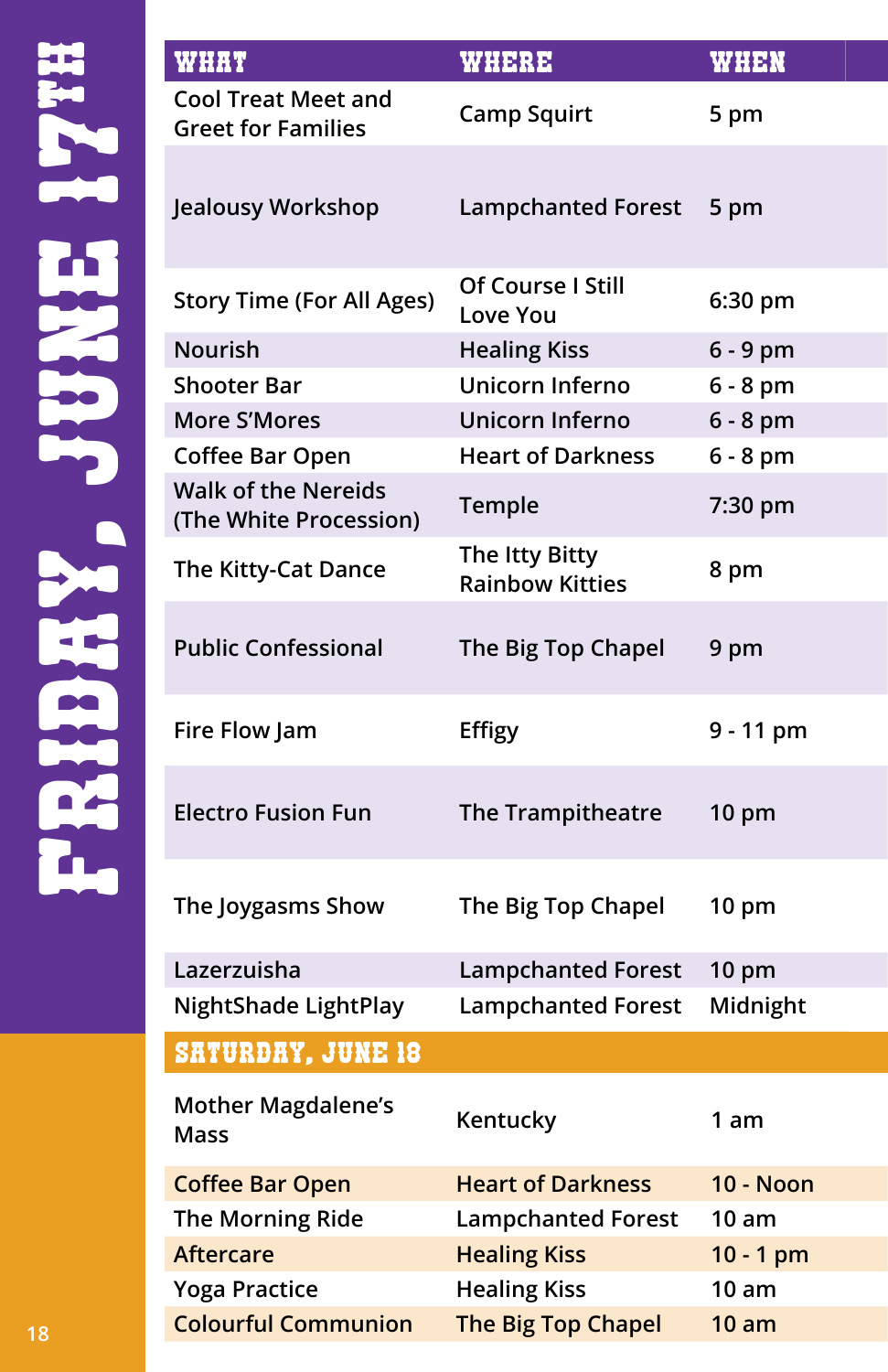**Greet for Families Camp Squirt 5 pm** Details on pg. 11

Do you struggle with jealousy and wish you had better tools to cope with it better? Inspired by "The Jealousy Workbook" by Kathy Labriola. We can help you better understand your unique relationship to jealousy. Come alone, partnered, or as a group!

Join us in the comfort of our dome and take a minute to enjoy some soft time stories. All ages welcome and encouraged. We have pillows.

**Details on pg. 11** 

**Details on pg. 11** 

**Details on pg. 11** 

Bring your cup for a specialty coffee & check out our daily events and sets.

**Wear all white diaphanous clothing to be part of this ethereal event.** 

**Rainbow Kitties 8 pm** A one hour, cat-themed dance party. Cat songs only. Cat costume required for attendance.

Something on your chest (story of a failure/embarrassment/guilt)? Just own it and share it in all 'confidentiality' with everyone who can hear it! Everyone fails at something, even success stories!

**Gather in front of the effigy to watch or participate in a fire spinning jam.** Bring your own fuel!

Sometimes you've got too many wompwomps and not enough twangplucks! Come see the two become enmeshed with live instrumentation intermingling with your wompwompy edm dreams.

I can have Non-sexual Orgasms by different triggers, including pressure points. The public will try to give me the maximum Joygasms for the duration of a song. And more!

A giant squid, a jaguar and a goddess out for a swim in a sea of lasers! Details on pg. 11

The mass Jesus wishes he could have led with Mary Magdalene. A ceremony to purge your sins and reconnect the pathway to spirituality contained in your hedonistic desires.

Bring your cup for a specialty coffee & check out our daily events and sets. **The Morning Ride Lampchanted Forest 10 am** Soul. Funk. Coffee. Chill. All morning.

**Details on pg. 13** 

**Yoga Asana Practice.** 

**Colourful Communion The Big Top Communion Constitution The Big Top Communion 19**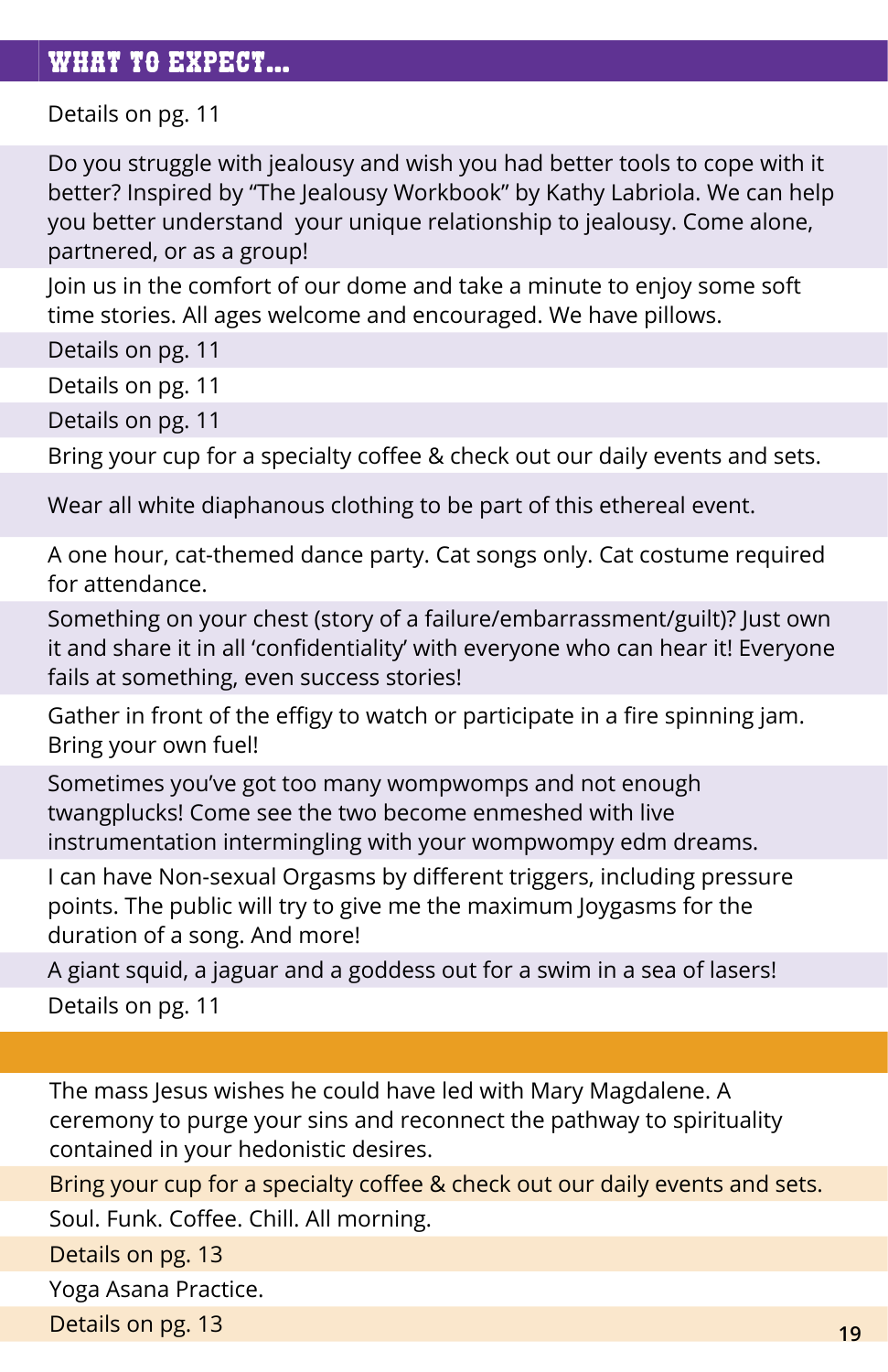| <b>WHAT</b>                                           | <b>WHERE</b>                    | <b>WHEN</b>              |
|-------------------------------------------------------|---------------------------------|--------------------------|
| <b>Play Day</b>                                       | The Trampitheatre               | 10 am                    |
| Java Cat Shack                                        | <b>Family Zone</b>              | 10 am                    |
| <b>Bounce House and Face</b><br><b>Painting</b>       | <b>Camp Squirt</b>              | $10:30 -$<br><b>Noon</b> |
| <b>Slow Flow Yoga Class</b>                           | <b>Heart of Darkness</b>        | <b>11 - Noon</b>         |
| <b>KangaRue Yoga</b>                                  | <b>Centre Camp</b>              | 11 am                    |
| <b>Aerial Circus</b>                                  | <b>Flying Pancakes</b>          | Noon                     |
| <b>Effigy Fire Safety</b><br><b>Meeting</b>           | <b>Effigy</b>                   | <b>Noon</b>              |
| <b>Circuits for Beginners!</b>                        | <b>Lampchanted Forest</b>       | Noon                     |
| <b>Miss AppleCat's</b><br><b>Storytime Hour</b>       | <b>Lampchanted Forest</b>       | Noon - 1pm               |
| <b>Forest Bathing:</b><br><b>Nature-Based Healing</b> | T.U.B.S.P.A.C.E.                | Noon                     |
| <b>Bubbly Bar</b>                                     | <b>The Bubbly Bar</b>           | $12 - 4 pm$              |
| Sense of Space:<br>In Your Face                       | Sense of Space:<br>In Your Face | Noon                     |
| <b>Recovery Meeting!</b>                              | <b>Healing Kiss</b>             | 1 pm                     |
| Sock it Two Me:<br><b>Sock Puppet Crafting</b>        | <b>Brood</b>                    | 1 pm                     |
| <b>NKD Volleyball</b>                                 | <b>Dante's InFURno</b>          | $1 - 4$ pm               |
| <b>Trash Panda Creations:</b><br>from Trash to Craft  | <b>Island Wubs</b>              | 1 pm                     |
| <b>Intro to Acro</b>                                  | <b>Healing Kiss</b>             | 1 pm                     |
| Yoga w/ Ghabe & Ylana                                 | <b>Lampchanted Forest</b>       | $1 - 2$ pm               |
| <b>Contact Improv</b><br>Workshop                     | <b>Lampchanted Forest</b>       | $2 - 3$ pm               |
| Elemental Eros ~ Earth<br>Tantra                      | <b>Healing Kiss</b>             | 2pm                      |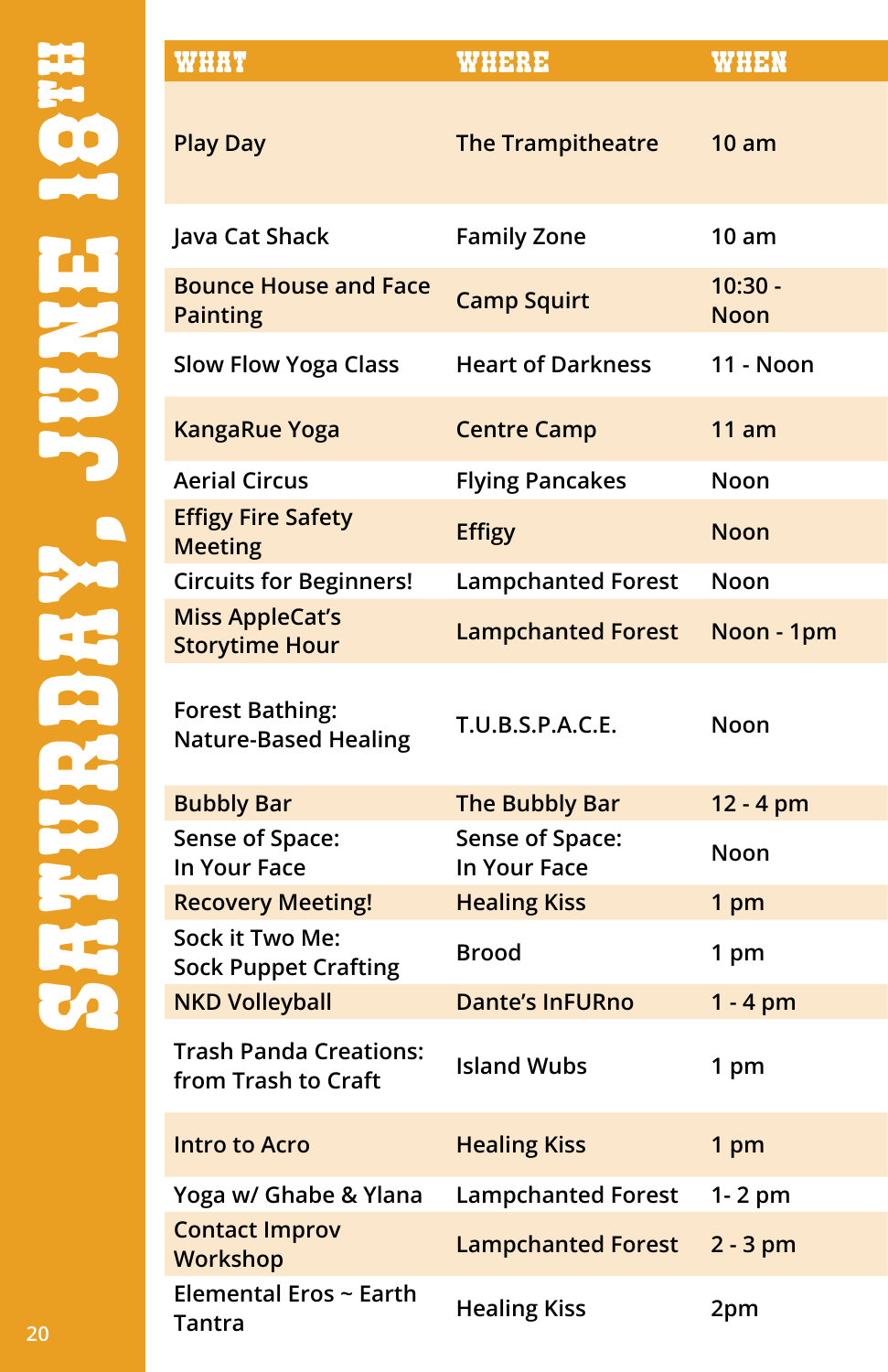It's play time! Come to Clown Town and put on a red nose. Find the balloon animal clown and get yourself an adventuring buddy for the day. Explore our all day Puppeteering Workshop and make yourself a little friend. Put a red nose on him too. Maybe a tutu? Too too many options.

Come visit our EV-powered espresso bar, with all the accoutrements! Hosted by the space cowboi bitches.

```
Noon Details on pg. 13
```
**Slow Flow Yoga Class Heart of Darkness 11 - Noon** This class is great way to decompress and unwind from a hectic week, and prepare for whatever kind of weekend lies ahead!

**Wake it, shake it, bake it~ <b>yoga for EVERY BODY**. Featuring live DJ: Matterson from Left Coast Crew

Aerial circus + poi shows with pancakes!

**Meeting Effigy Noon** Anyone involved in the Effigy burn (fire show, fire safety, fire perimeter) will meet to coordinate and discuss the burn plan.

**Circuits for Beginners! Lampchanted Forest Noon** Details on pg. 11

**Short stories read by Miss Fable - kid friendly.** 

Different activities based on ecotherapy and Shinrin Yoku (forest bathing) that help people to re-connect themselves to their real nature, that is nature! Exploring reciprocity through the four elements, walking meditation, mindfulness, poetry, journaling, playing with natural elements.

**Details on pg. 13** 

It's a psychedelic art workshop. All painting materials are provided!

**Details on pg. 17** 

**Make your own sock puppet!** 

#### **Details on pg. 17. Skins vs. Furs Saturday!**

Make items that are trash into crafts that we treasure! From items like toilet paper rolls, plastic water bottles, etc we are re-purposing these items and making them into wall decorations to beautify our spaces.

**Intro to Acro Healing Kiss 1 pm** Fundamentals of basing, flying, and spotting, in a simple acro flow. Suitable for first time acro-ers, with some progressions for those with experience.

**Morning yoga with a live DJ set of chill world beats to wake up with!** 

**Workshop Lampchanted Forest 2 - 3 pm** A contact improv workshop for the people who love it, the people who hate it, and the people who have never heard of it!

And earthly erotic tantric journey through the elements of fire, water, wind,<br>earth as muse, kin and ally. \*Non-sexual, for individual and coupled adults. <sub>21</sub>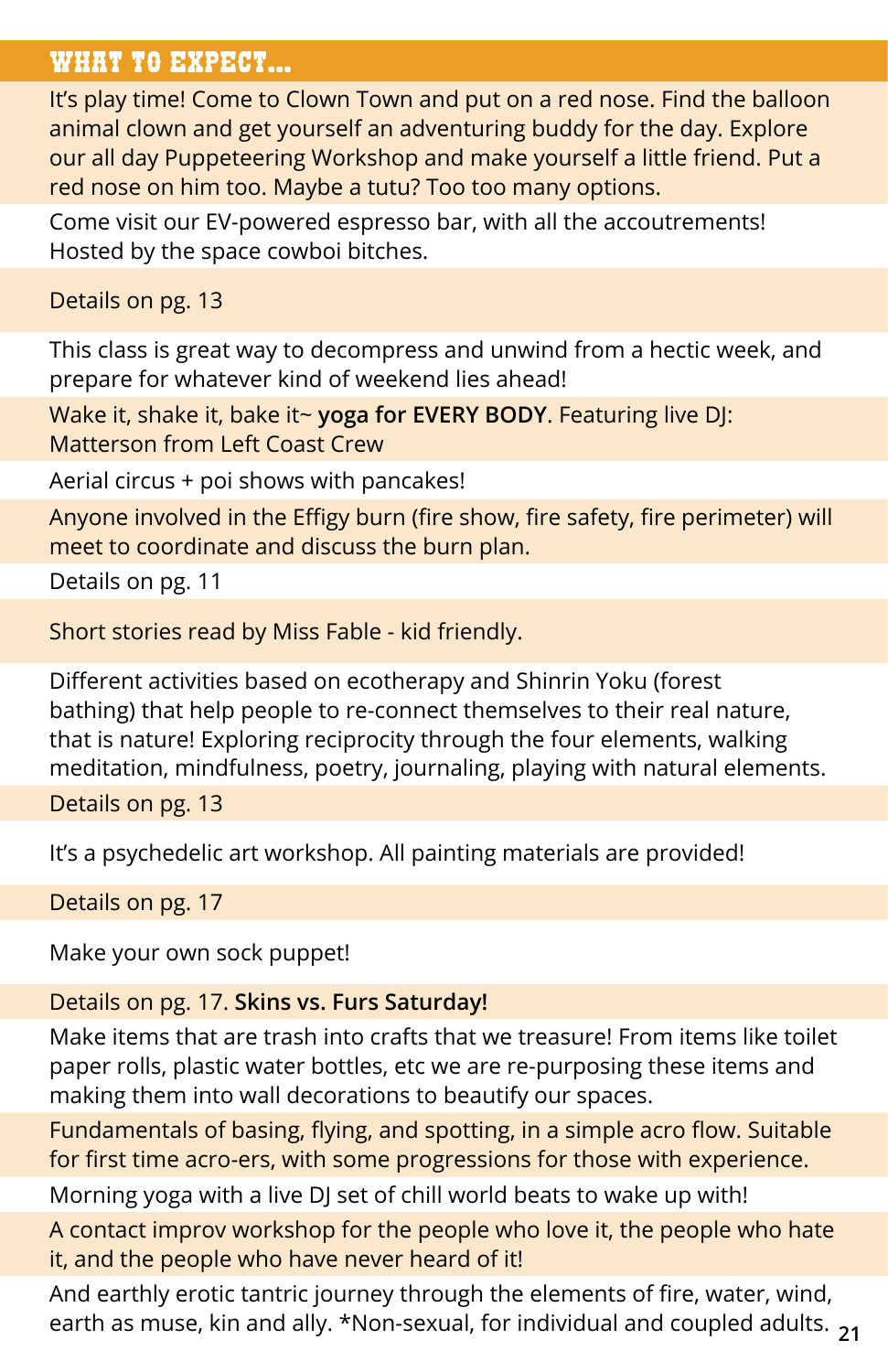| <b>WHAT</b>                                             | <b>WHERE</b>                                                | WHEN        |
|---------------------------------------------------------|-------------------------------------------------------------|-------------|
| <b>Clown Down</b>                                       | <b>Bubbly Bar</b>                                           | 2 pm        |
| <b>Open Stage</b>                                       | The Trampitheatre                                           | 2 pm - Dusk |
| <b>Snow Cone Dance Party!</b>                           | <b>Really Lost Penguins</b>                                 | 2 pm        |
| <b>Aerial Silks</b>                                     | <b>Lampchanted Forest</b>                                   | $3 - 5$ pm  |
| Daily Instrumental Jam                                  | <b>Really Lost Penguins</b>                                 | 3 pm        |
| <b>Atheist/Agnostic Service</b>                         | The Big Top Chapel                                          | 3 pm        |
| <b>Beading Workshop</b>                                 | <b>Camp Squirt</b>                                          | 3 pm        |
| Color Journey -<br><b>Movement Workshop</b>             | <b>Healing Kiss</b>                                         | 3 pm        |
| <b>Queerstion Hour</b>                                  | <b>StarGayz Dome @ Of</b><br><b>Course I Still Love You</b> | 3:30 pm     |
| Friends of Bill W                                       | The Big Top Chapel                                          | 4 pm        |
| <b>Cool Treat Meet and</b><br><b>Greet for Families</b> | <b>Camp Squirt</b>                                          | 5 pm        |
| Nourish                                                 | <b>Healing Kiss</b>                                         | $6 - 9$ pm  |
| <b>Shooter Bar</b>                                      | <b>Unicorn Inferno</b>                                      | $6 - 8$ pm  |
| More S'Mores                                            | Unicorn Inferno                                             | $6 - 8$ pm  |
| <b>Coffee Bar Open</b>                                  | <b>Heart of Darkness</b>                                    | $6 - 8$ pm  |
| <b>Heavy Petting Zoo</b><br><b>Happy Hour!</b>          | <b>Dante's InFURno</b>                                      | 8 - 9 pm    |
| <b>Sock Puppet Theatre</b>                              | <b>Brood</b>                                                | 9 pm        |
| <b>Black Magic Witchin</b><br>Hour                      | The Trampitheatre                                           | 10 pm       |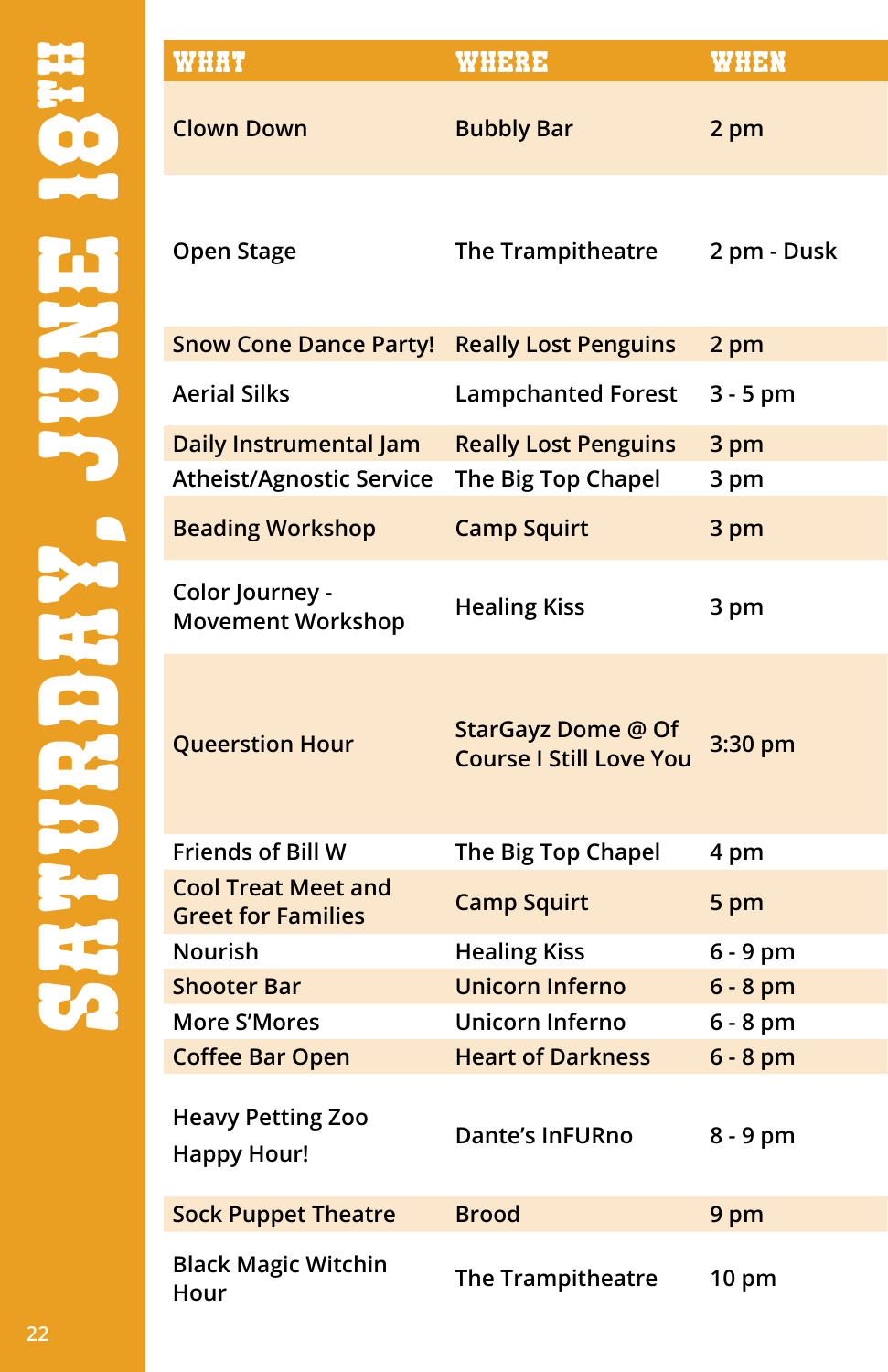Leeeettt's get ready to BUMBLE!!!! Calling any and all clowns, class clowns, clown-around-towns, or not-really a clown but will suck it up and pretend to be a clown in order to get a chance to win an Otherworld hoodie!

This is your chance to play the Trampitheatre! Feel like you've got a tune in your heart you want to share to crowds of people or woo your Otherworld sweetie with a sultry song? Great! Come up and show your chops; take the stage songbird! The house band be there to back you up and play along. Open mic style, first come first play.

**Details on pg. 17. Dance to the house-y fun beats of DJ Instant Love.** 

Come watch or play on an Aerial rig (silks + hoop). Potential performances and general playtime for anyone who wants to jump up.

**Details on pg. 11** 

**Details on pg. 17** 

Led by 4 year old Delta Newt! Make something for yourself and something to gift. Kids and (so-called) grown-ups welcome. Supplies provided.

Define yourr Inner and Outer Colours through a breathing meditation & eye gazing exercise. We'll dance one song for each specific colour. *Wear B&W clothing for the base & bring colorful props or scarves of your choice.*

Ever wanted to know what the difference between sex and gender is? What is bi-culture? What is asexual? How do I know what pronoun to use if I'm unsure? Find answers\* to these questions and more from some real live queers! *\*We may not have the answers, but we will be sure to have a lively, thoughtful and compassionate discussion. No hateful or hurtful words or language will be tolerated.*

**Friends of Bill W The Big Top Chapel 4 pm** Alcoholics Anonymous - open meeting. Doors at 3:45pm.

| Details on pg. 11                                                                                                                                                                                                                                                                                    |
|------------------------------------------------------------------------------------------------------------------------------------------------------------------------------------------------------------------------------------------------------------------------------------------------------|
| Details on pg. 11                                                                                                                                                                                                                                                                                    |
| Details on pg. 11                                                                                                                                                                                                                                                                                    |
| Details on pg. 11                                                                                                                                                                                                                                                                                    |
| Bring your cup for a specialty coffee & check out our daily events and sets.                                                                                                                                                                                                                         |
| Mid energy start-your-evening-right music and drinks. Open to all! We want<br>to meet you. Ask us questions such as "What the heck is furry culture?" and<br>"How hot is it in there?" and "Why do I feel the sudden urge to hug and pet<br>this complete stranger dressed in a giant dog costume??" |
| Create your own sock puppet & join the improvised theatre performances.                                                                                                                                                                                                                              |
|                                                                                                                                                                                                                                                                                                      |

After dark on a Saturday night the covens come out to play. Expect loop pedals, heavy beats, dark moods and ethereal tunes to dance like a witches coven in ceremony around a bonfire to. It's solstice after all.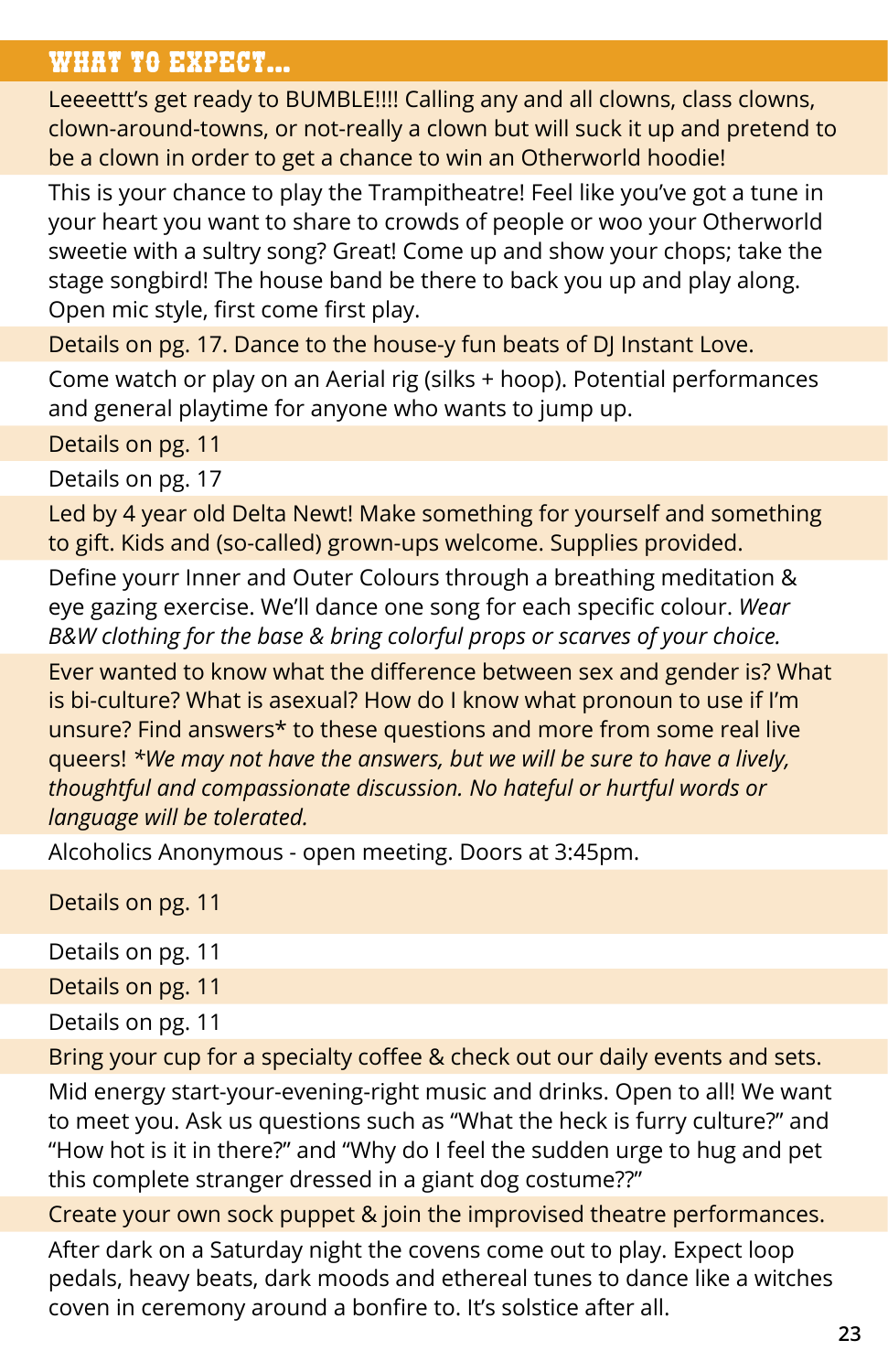| WHAT                                             | <b>WHERE</b>              | <b>WHEN</b>       |
|--------------------------------------------------|---------------------------|-------------------|
| Fire Show & Effigy Burn                          | <b>Effigy</b>             | 10 pm             |
|                                                  |                           |                   |
| <b>Annual Running of the</b><br><b>Nudes</b>     | <b>Effigy</b>             | 11 pm ish         |
| NightShade LightPlay                             | <b>Lampchanted Forest</b> | Midnight          |
| <b>SUNDAY, JUNE 19</b>                           |                           |                   |
| <b>Dance Temple</b>                              | Temple                    | 5 am              |
| Coffee Bar Open                                  | <b>Heart of Darkness</b>  | 9 - Noon          |
| Attachment-Based<br><b>Relationship Coaching</b> | <b>Healing Kiss</b>       | 10 am             |
| <b>Sunday Yoga Flow</b>                          | <b>Healing Kiss</b>       | 10 am             |
| Aftercare                                        | <b>Healing Kiss</b>       | $10 - 1$ pm       |
| <b>Colourful Communion</b>                       | The Big Top Chapel        | 10 am             |
| <b>Ecstatic Dance</b>                            | <b>Lampchanted Forest</b> | $10:30 -$<br>Noon |
| <b>Bounce House and</b><br><b>Face Painting</b>  | <b>Camp Squirt</b>        | $10:30 -$<br>Noon |
| <b>Temple Fire Safety</b><br><b>Meeting</b>      | Temple                    | Noon              |
| Jerk Church                                      | <b>Lampchanted Forest</b> | Noon - 1:30       |
| Theatre workshop                                 | Trampitheatre             | Noon              |
| <b>Unicorn Kindness Rocks</b>                    | Unicorn Inferno           | Noon              |
| <b>Bubbly Bar</b>                                | The Bubbly Bar            | 12 - 4 pm         |
| <b>NKD Volleyball</b>                            | <b>Dante's InFURno</b>    | $1 - 4$ pm        |
| Sound Journey                                    | <b>Healing Kiss</b>       | 1 pm              |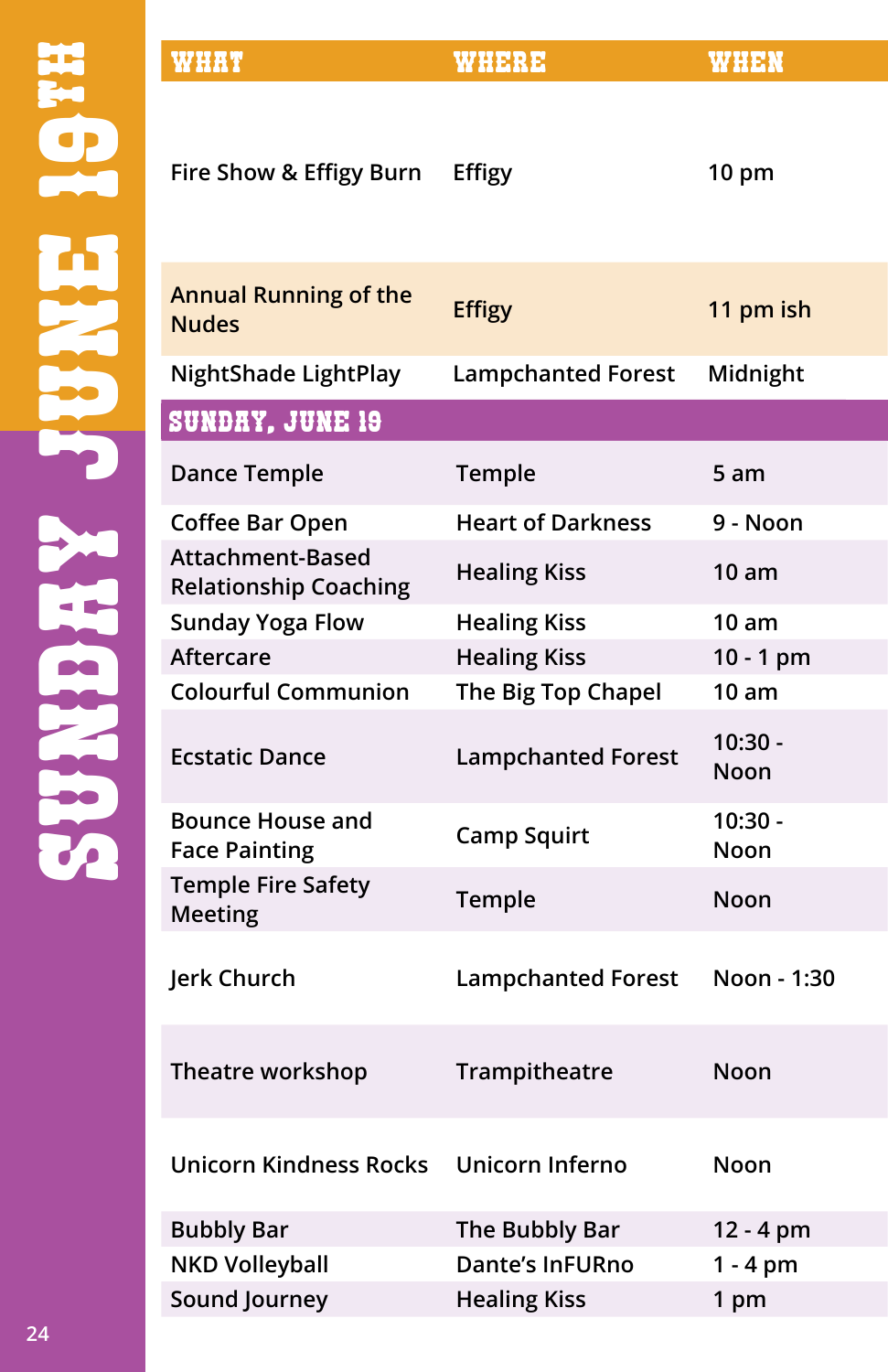Delight in the scintillating spectacle of an epic fire show, and then bask in the glorious glow of the effigy as it burns to the ground. The Fern Burn Club is pleased to present the 2022 Otherworld Fire Show: **BURNERWULF**. A fiery telling of the story of the lone wolf, on a quest to rekindle that which is lost, a quest for chosen family, a quest to create beauty. When their tool of choice is stolen, does the hero save the pack, or will the pack save the hero? After the Effigy falls, the perimeter will be released for people wishing to bare what they dare to run around the fire (please keep your shoes on). The perimeter will then be released for others to gather closer to the fire. Details on pg. 11

Welcome the dawn of another beautiful day. Dance with us at the Temple on our last day together at Otherworld. Release and transcend.

Bring your cup for a specialty coffee & check out our daily events and sets. 30 minutes coaching sessions for individuals, couples or pairs for an<br>identified relationship conflict or problem using an attachment framework.

**Sunday Yoga Flow Healing Kiss 10 am** A gentle wake up to the body and mind with an easeful yoga flow.

**Details on pg. 13** 

**Details on pg. 13** 

Efré|Vescent weaves together luscious soundscapes that open the heart, deepen the breath, and return the body to centre. Expect intelligent lyrics, intentional rhythms, and a soul-clapping good time.

Details on pg. 13

Anyone involved in the Temple burn (fire show, fire safety, fire perimeter) will meet to coordinate and discuss the burn plan.

Come share a song, a bit of the sacrament, and repent of your weekend of sinful doings. Bring your instruments, song books, and libations to share with your fellow jerks.

Different activities/games aimed to build step-by-step the figure of the actor. Working on voice, body, space, improvisation. Develop presence on stage. A lot of laughter!! Maybe a small show/performance at the end.

If you are alive and kicking and feeling crafty on Sunday afternoon ish pop by Unicorn Inferno to paint some inspiring kindness rocks. Create a masterpiece to mark the occasion or gift to a new/old friend!

**Details on pg. 13** 

Details on pg. 17

Join us for a journey of sound with crystal bowls, jaw harps & more.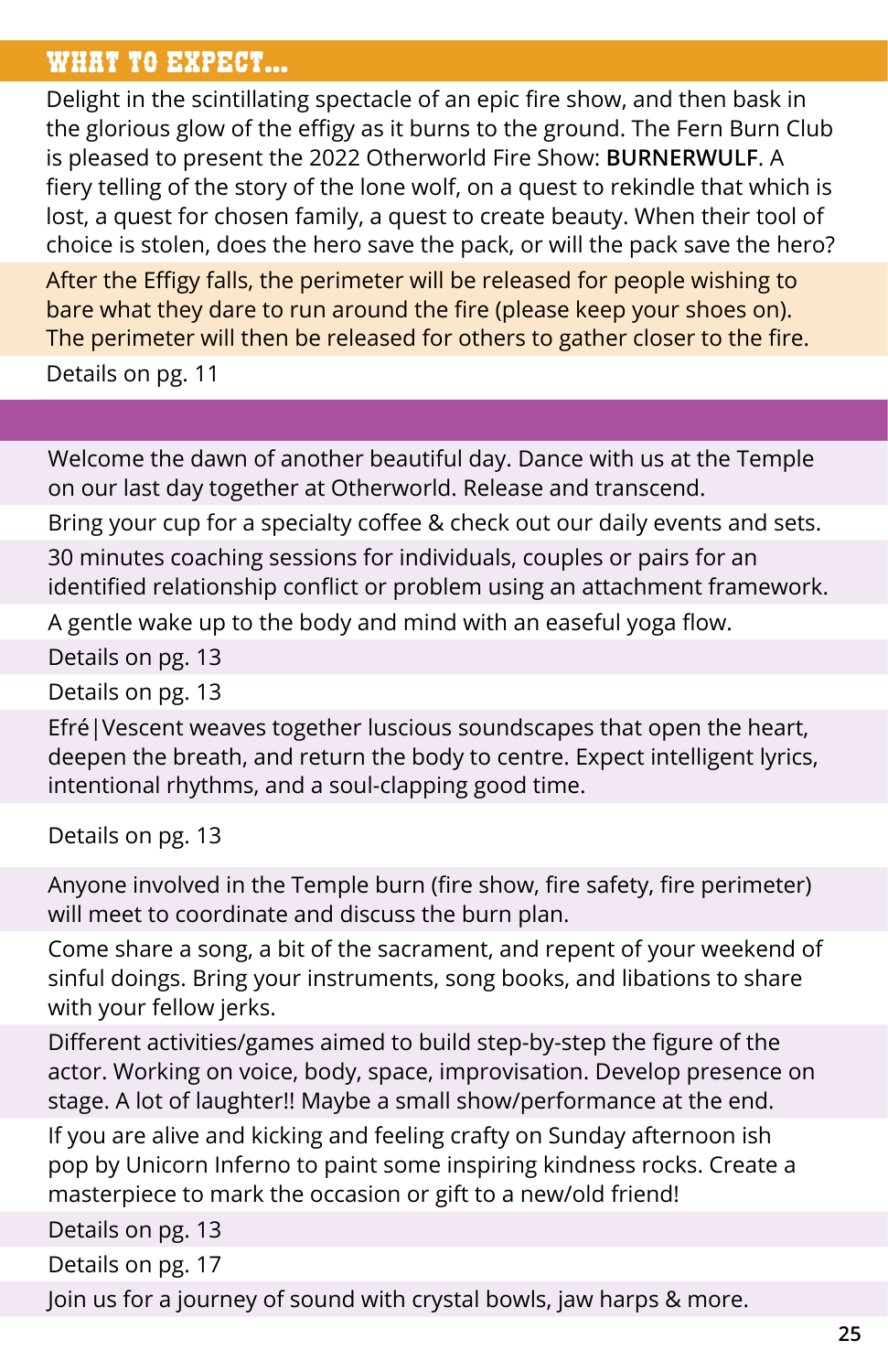| <b>WHAT</b>                                             | WHERE                                            | <b>WHEN</b>   |
|---------------------------------------------------------|--------------------------------------------------|---------------|
| The Hot Toddies<br><b>Radio Show</b>                    | <b>Lampchanted Forest</b>                        | $1:30 - 3:30$ |
| <b>Booty Basking</b>                                    | <b>TUBSPACE</b>                                  | 2 pm          |
| <b>Plaster Cast Workshop</b>                            | <b>Camp Squirt</b>                               | 3 pm          |
| Temple Cacao Ceremony Temple                            |                                                  | 3 pm          |
| <b>Sunday Til Sundown</b>                               | The Trampitheatre                                | 3 pm          |
| <b>Atheist/Agnostic Service</b>                         | The Big Top Chapel                               | 3 pm          |
| Burlampsque                                             | <b>Lampchanted Forest</b>                        | 3:30 pm       |
| <b>Poetry Hour</b>                                      | <b>Lampchanted Forest</b>                        | $5 - 6$ pm    |
| <b>Walk of the Nereids II</b><br>(The White Procession) | Temple                                           | 5 pm          |
| <b>Cool Treat Meet and</b><br><b>Greet for Families</b> | <b>Camp Squirt</b>                               | 5 pm          |
| Jealousy Workshop                                       | <b>Lampchanted Forest</b>                        | 5 pm          |
| Nourish                                                 | <b>Healing Kiss</b>                              | $6 - 9$ pm    |
| <b>Itty Bitty Rainbow Kitties</b>                       | <b>Itty Bitty Rainbow</b><br><b>Kitties Camp</b> | 6 pm          |
| <b>Default Rite</b><br>Processional                     | The Big Top Chapel                               | 7:30 pm       |
| Temple Burn and<br><b>Closing Ceremony</b>              | Temple                                           | 9:19 pm       |
| MONDAY, JUNE 20                                         |                                                  |               |
| <b>Attachment-Based</b><br><b>Relationship Coaching</b> | <b>Healing Kiss</b>                              | 10 am         |
| Leave No Trace!                                         | Everywhere                                       | 2 pm          |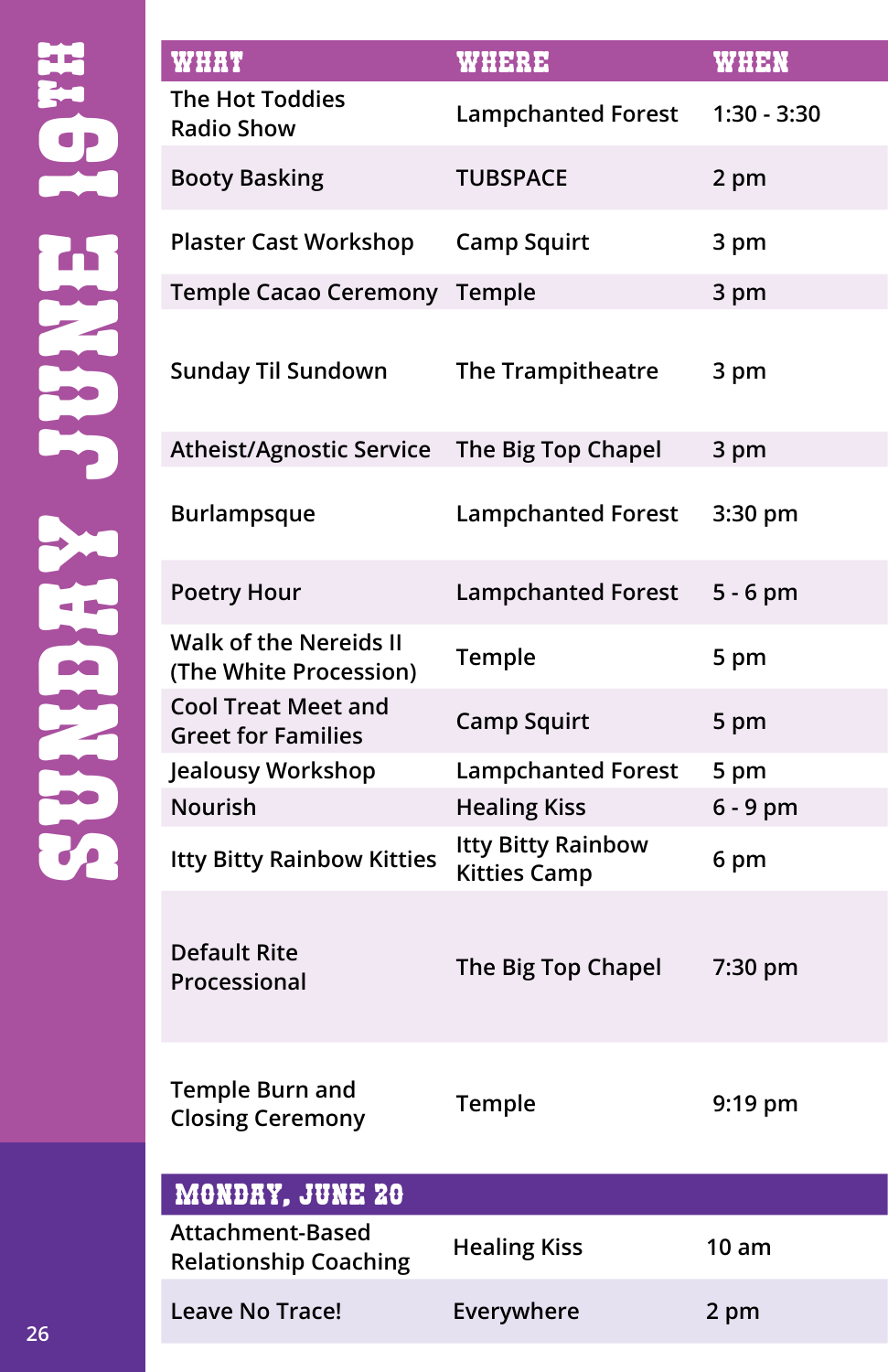Carl & Friends explore the deeper questions about puds and shared warmth. Bring all your squish and pillows.

Get some D on your B! Lets point our brown eyes to the skies and learn about skin, D3, and UV together while the sun toasts our buns.

Folks young and old can cast different shapes into molds and/or sand casts or hands or feet, or other shapes, and paint them.

**Details on pg. 17** 

Join us for one last day of live music and revelry before we take the Trampitheatre down for another year. Who knows what you may find, some piano music? Performance art? A jam band? A sneaky variety show to wrap up your Otherworld right? Only one way to find out!

**Details on pg. 17** 

Burlesque to light up your Otherworld. Grab a pard'ner and saddle up as its gonna be a sexy ride! Featuring: Holly Hardwood, Betty Krueger, Miss Clara Foxxx, Misty Moss, Fox Given, Keithsonic, Mz B Haven, and Dr. Bear. (18+)

**Settle in for the deep feels, laughs, tears, and musings of this talented** collection of poets, as they bring their top-shelf wordsmithery to life.

To escort the Temple to its Hallowed home.

**Greet for Families Camp Squirt 5 pm** Details on pg. 11. **Special Father's Day edition on Sunday!**

**Details on pg. 19 Details on pg. 11** 

Keyboard and sing-a-long to Queen songs!

Let us gather to lay Otherworld '22 and past two years to rest, as we prepare to return to the Default World. Bring any relics you've gathered during the weekend that are ready to make their transition into the Underworld, and any brief final words to memorialize the significance of the pandemic. We will form a processional towards the Temple Burn.

A pyramid is built to last forever, ours was built to transcend into Anotherworld. Place your intentions and prayers within the pyramid and use it as a powerful vessel to transform your dreams into reality. Tonight we burn, release and transcend.

#### **Details on pg. 25**

Pack up your gear, do a final MOOP-sweep of your campsite, and begin the journey of rejoining the default world. Everyone out by 2pm. It's been fun! **<sup>27</sup>**